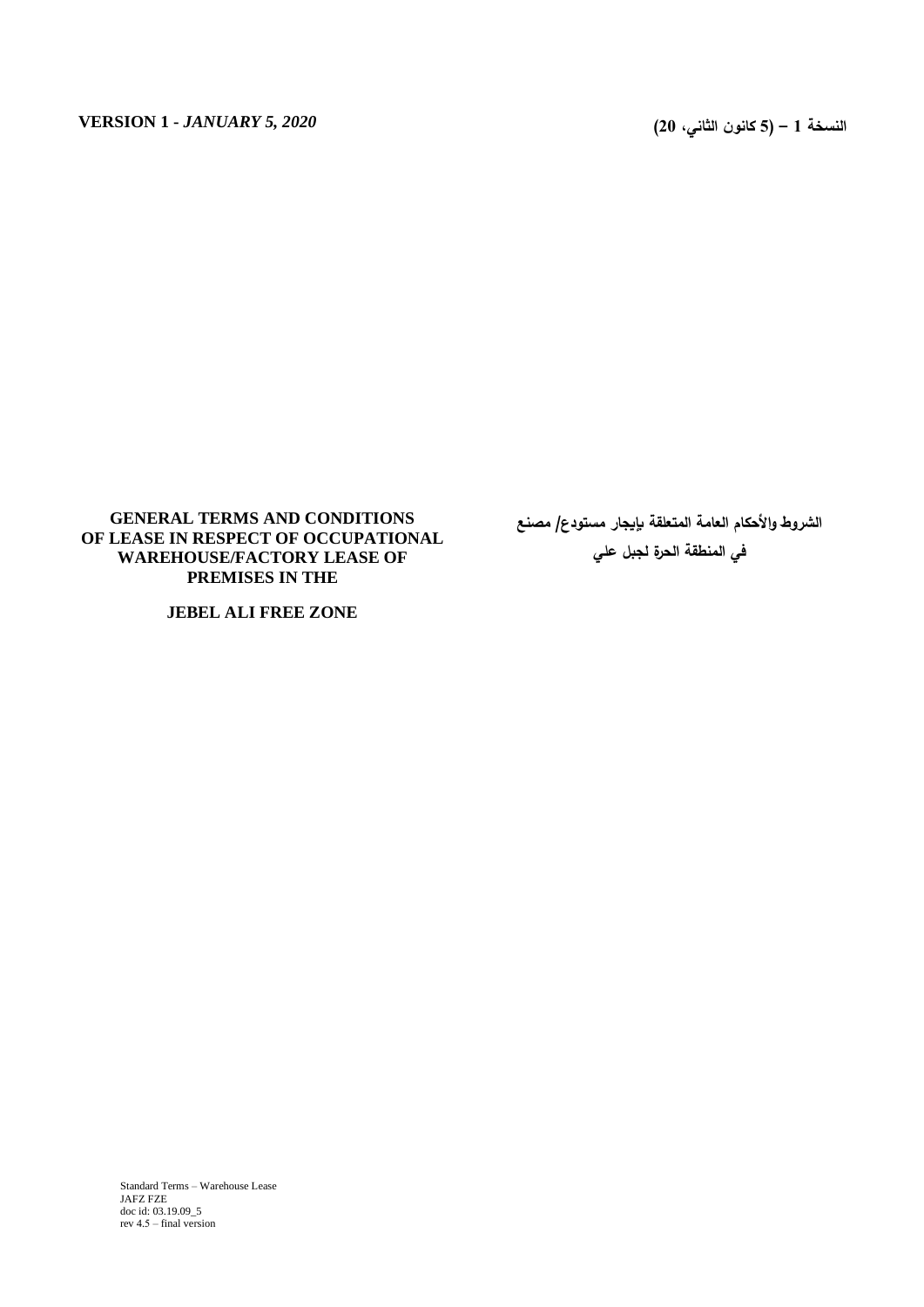**المحتويات CONTENTS**

| <b>Clause</b>  |                                                  | Page | الصفحة         |                                               | المادة                  |
|----------------|--------------------------------------------------|------|----------------|-----------------------------------------------|-------------------------|
| 1              | Definitions                                      | 3    | 3              | التعاريف                                      | $\mathbf{I}$            |
| $\overline{2}$ | Interpretation                                   | 5    | 5              | التفسير                                       | $\overline{2}$          |
| 3              | Demise And Term                                  | 5    | 5              | انتهاء الإيجار ومدته                          | $\overline{\mathbf{3}}$ |
| 4              | Rents And Public Health Levy                     | 6    | 6              | الإيجارات ورسوم الصحة العامة                  | $\overline{4}$          |
| 5              | Daily Costs On Late Payments                     | 6    | 6              | التكاليف اليو مية المتعلقة بالدفعات المتأخر ة | 5                       |
| 6              | Outgoings                                        | 7    | $\overline{7}$ | المصاريف                                      | 6                       |
| 7              | Repairs                                          | 7    | $\overline{7}$ | الإصلاحات                                     | $\overline{7}$          |
| 8              | Yield Up                                         | 7    | $\overline{7}$ | التسليم                                       | 8                       |
| 9              | Compliance<br>With<br>Lessor's<br><b>Notices</b> | 8    | 8              | الامتثال لإخطارات المؤجر                      | 9                       |
| 10             | Alterations                                      | 8    | 8              | التعدبلات                                     | 10                      |
| 11             | <b>Signs And Advertisements</b>                  | 9    | 9              | اللافتات و الإعلانات                          | 11                      |
| 12             | <b>Use Of Premises</b>                           | 9    | 9              | استخدام العقار المؤجر                         | 12                      |
| 13             | <b>Alienation Generally</b>                      | 10   | 10             | التنازل على وجه العموم                        | 13                      |
| 14             | <b>Compliance With Laws</b>                      | 10   | 10             | الامتثال للقوانين                             | 14                      |
| 15             | <b>Insurance Provisions</b>                      | 11   | 11             | أحكام التأمين                                 | 15                      |
| 16             | <b>Service Charges</b>                           | 12   | 12             | رسوم الخدمة                                   | 16                      |
| 17             | Default Of Tenant                                | 12   | 12             | إخفاق المستأجر                                | 17                      |
| 18             | Quiet Enjoyment                                  | 13   | 13             | التمتع الهادىء                                | 18                      |
| 19             | Exclusion Of Implied Covenants                   | 13   | 13             | استبعاد الالتز امات الضمنية المفر وضبة من     | 19                      |
|                | By Lessor                                        |      |                | قبل المؤجر                                    |                         |
| 20             | Indemnity                                        | 13   | 13             | التعويض                                       | 20                      |
| 21             | Representation                                   | 14   | 14             | إقرار ات                                      | 21                      |
| 22             | Reporting to Government Related                  |      |                | تبليغ الجهات الحكومية المختصة                 | 22                      |
|                | Entities                                         |      |                |                                               |                         |
| 23             | <b>Notices</b>                                   | 15   | 15             | الاخطارات                                     | 23                      |
| 24             | <b>Invalidity Of Certain Provisions</b>          | 15   | 15             | بطلان بعض البنود                              | 24                      |
| 25             | Deposit                                          | 16   | 16             | قيمة التأمين                                  | 25                      |
| 26             | Lease Renewal                                    | 16   | 16             | تجديد الإيجار                                 | 26                      |
| 27             | Miscellaneous                                    | 17   | 17             | بنو د متنو عة                                 | 27                      |
| Schedule 1     | <b>Rights And Easements Granted</b>              | 19   | 19             | الحقوق و الارتفاقات الممنوحة                  | الجدول 1                |

الجدول 2 استثناءات و تحفظات 20 20 12 Schedule 2 Exceptions And Reservations 2 20<br>الحدول 3 فيمة التأمين 24 24 24 Israel 2 24 24

الجدول

Schedule 3 Deposit 24 24 24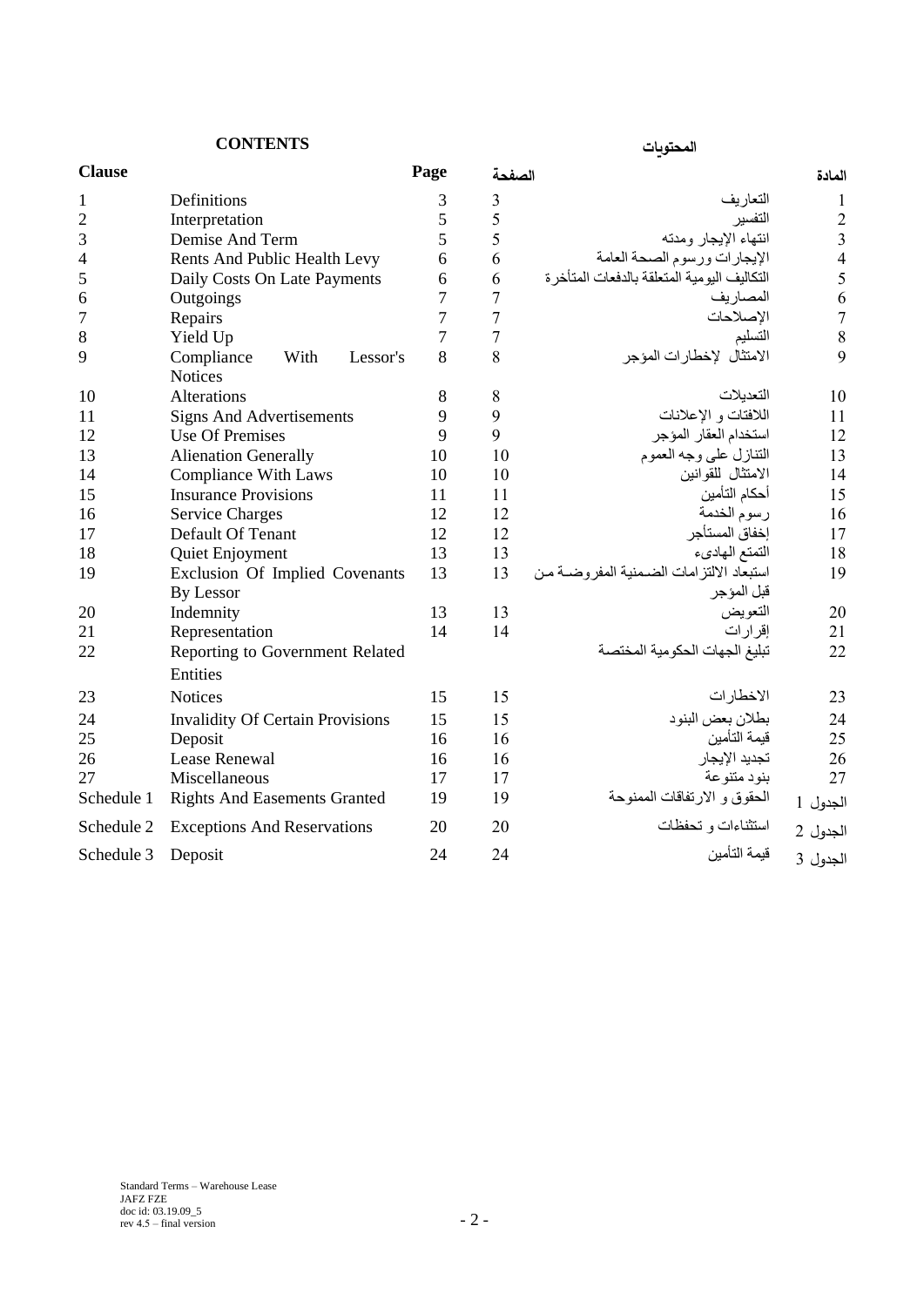**GENERAL TERMS AND CONDITIONS OF لإليجار العامة واألحكام الشروط LEASE**

The Lessor leases the Premises to the Tenant throughout the Term on the following terms:

### **.1 التعاريف DEFINITIONS** 1.

In this Lease the following expressions shall have the following meanings:

"**Adjoining Property**" means any land and/or buildings adjoining or neighboring the Premises not let to the Tenant.

"**Authority**" means the Jebel Ali Free Zone Authority, an authority establishment pursuant to Decree No. (1) of 1985 of the Emirate of Dubai.

"**تاريخ البدء**" يحمل نفس المعنى المسند إليه في اتفاقية اإليجار. meaning the have shall" **Date Commencement**" ascribed to it in the Lease Agreement.

"**Common Areas**" means any other area of the Free Zone from time to time designated by the Lessor for common use and enjoyment by the tenants and occupiers of the Free Zone.

"**Conduits**" means all existing and future drains, pipes, gutters, sewers, ducts, mains, subways, cables, conduits, flues and any other conducting media whatsoever.

"**Daily Costs**" shall have the meaning ascribed to it in the Lease Agreement.

"**Deposit**" shall have the meaning ascribed to it in the Lease Agreement.

"**تاريخ االنتهاء**" يحمل نفس المعنى المسند إليه في اتفاقية اإليجار. it to ascribed meaning the have shall" **Date Expiry**" in the Lease Agreement.

"**Final Payment**" means the final payment due from the Tenant to the Lessor prior to expiry of the Term which shall include (without limitation) any balancing payment in respect of the Supplementary Rent pursuant to Clause 4.2 and any other any outstanding sum due to the Lessor pursuant to this Lease.

"**Free Zone**" means Jebel Ali Free Zone, Dubai designated as such pursuant to Decree No. 1 of 1980 in Dubai.

"**Free Zone Rules**" means the free zone rules issued by the Authority for the regulation of the Free Zone as revised and superseded from time to time.

"**Government Related Entity**" means any government or any department, commission, board, agency, committee, authority (including the Authority) or quasi-governmental unit of the United Arab Emirates and includes their respective appointed consultants.

"**Insured Risks**" means (to the extent that any of the same are insurable in the Free Zone insurance market

يقوم المؤجر بتأجير العقار للمستأجر طوال مدة اإليجار بناء على الشروط التالية:

يكون للعبارات الموضحة أدناه والمذكورة في هذا الإيجار المعاني التالية: "**العقار المجاور**" هو أي أرض و/أو مباني مجاورة للعقار المؤجر وال يشغلها المستأجر.

"**السلطة**" هي سلطة المنطقة الحرة لجبل علي، والتي أنشأت بموجب المرسوم رقم )1( لعام 1985 الصادر عن إمارة دبي.

"**المساحات المشتركة**" هي أي مناطق أخرى في المنطقة الحرة يخصصها المؤجر من وقت آلخر لالستخدام واالستمتاع المشترك من كافة المستأجرين و الشاغلين في المنطقة الحرة.

"**القنوات**" يقصد بها جميع المصاريف واألنابيب و المزاريب والمجاري و المواسير والفتحات واألنابيب الرئيسية والكابالت والقنوات و المداخن الموجودة والمستقبلية و أية قنوات موصلة أخرى مهما كان نوعها. "**التكاليف اليومية**" تحمل نفس المعنى المسند إليها في اتفاقية الإيجار.<br>"**قيمة التأمين"** تحمل نفس المعنى المسند إليها في اتفاقية الإيجار .

"**الدفعة النهائية**" هي آخر دفعة مستحقة من المستأجر للمؤجر قبل انتهاء مدة اإليجار والتي تشمل )دون حصر( المبالغ المتبقية من بدل الإيجار الإضافي الوارد في البند 4.2 وكل المبالغ الأخرى المستحقة الدفع للمؤجر بموجب هذا اإليجار.

"**المنطقة الحرة**" تعني المنطقة الحرة لجبل علي في دبي، و التي أنشأت بموجب المرسوم رقم 1 لعام 1980 في دبي.

"**قواعد المنطقة الحرة**" تعني قواعد المنطقة الحرة الصادرة عن السلطة والتي تنظم المنطقة الحرة، وتعديالتها والنصوص الناسخة لها من وقت لأخر ٍ " **الجهة الحكومية المختصة** " يقصد بها أي حكومة أو دائرةأو مفوضية أو مجلس أو وكالة أو لجنة أو سلطة (بما في ذلك سلطة المنطقة الحرة) أو وحدة شبه حكومية في دولة الإمارات العربية المتحدة ويشمل ذلك المستشارين المعينين من قبل تلك الجهات.

"**المخاطر المؤ ّمنة**" تعني )تلك المخاطر التي تدخل في حدود ما يمكن تأمينه في سوق التأمين الخاص بالمنطقة الحرة بتكلفة معقولة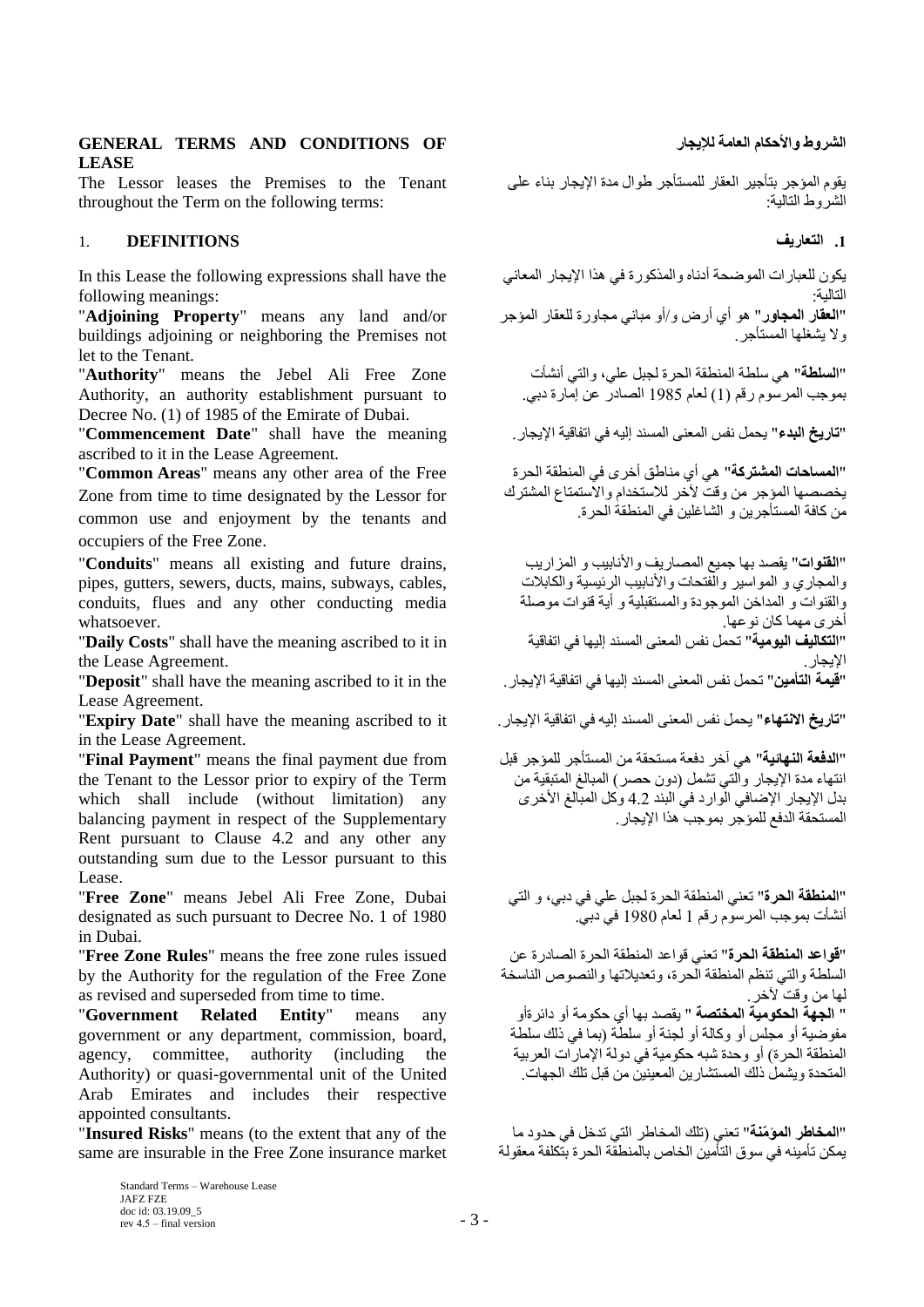at reasonable cost and on reasonable terms) fire, storm, tempest, flood, earthquake, lightning, explosion, impact, aircraft (other than hostile aircraft) and other aerial devices and articles dropped from them, riot, civil commotion and malicious damage, bursting or overflowing of water tanks, apparatus or pipes, and such other risks as the Lessor may, in its discretion from time to time, determine.

"**Laws**" means the laws, proclamations, orders, rules, by-laws, decrees and regulations applicable in the Free Zone including but not limited to the Free Zone Rules or such other regulations made by the Lessor or the Authority or any other competent authority and any building, planning and environmental laws as amended from time to time.

"**this Lease**" means together the Lease Agreement and these General Terms and Conditions of Lease together with any schedules or annexures forming part of these General Terms and Conditions of Lease.

"**Lease Agreement**" means the lease agreement entered into by the Lessor and the Tenant relating to the Premises.

"**Lessor**" shall have the meaning ascribed to it in the .اإليجار اتفاقية في اليه المسند المعنى يحمل" **المؤجر**" Lease Agreement.

"**License**" means the license(s) obtained by the Tenant to permit the Tenant to undertake the Permitted Use in the Premises issued by or on behalf of the Authority or such other competent authority from time to time.

"**Occupier**" means the Tenant or any of their

representative agents, invitees, licensees, visitors or contractors.

"**Permitted Use**" means the use as set out in the .الترخيص في المحدد االستخدام هو" **به المسموح االستخدام**" License.

the Lease Agreement.

"**Public Health Levy**" shall have the meaning ascribed to it in the Lease Agreement.

"**Rent**" shall have the meaning ascribed to it in the Lease Agreement.

"**رسوم الخدمة**" تحمل المعنى المحدد لها في اتفاقية اإليجار. ascribed meaning the have shall" **Charges Service**" to it in the Lease Agreement.

"**Social and/or Communal Works Fund**" means any infrastructure or other works being of benefit to the Free Zone community of workers and/or residents.

"**Supplementary Rent**" means the amount shown on the Lease Agreement comprising a component of the Rent, being a fair and reasonable proportion of the sums which the Lessor pays from time to time for insuring the Premises against the Insured Risks and all sums which the Lessor pays from time to time for insuring against the loss of the Rent.

"**Tenant**" shall have the meaning ascribed to it in the .اإليجار اتفاقية في إليه المسند المعنى نفس يحمل" **المستأجر**"

Standard Terms – Warehouse Lease

JAFZ FZE doc id: 03.19.09\_5 rev  $4.5 - \text{final version}$  - 4 -

وبشروط معقولة) الحرائق، و العواصف، و الأعاصير، و الفيضانات، و الزالزل، و الصواعق ، و االنفجارات، و االرتطام، و الطائرات (غير الطائرات المعادية) والمركبات الجوية الأخرى والأجسام التي تسقط منها، والشغب والاضطرابات المدنية والتخريب المتعمد، و انفجار أو فيضان خزانات أو معدات أو أنابيب المياه وكافة المخاطر األخرى المشابهة التي يحددها المؤجر، من وقت آلخر، وفق تقديره الخاص.

"**القوانين**" تعني القوانين والتصريحات واألوامر والقواعد والأنظمة الداخلية والمراسيم والانظمة السارية في المنطقة الحرة، والتي تشمل دون حصر، قواعد المنطقة الحرة أو أية أنظمة أخرى تصدر عن المؤجر أو عن السلطة أو عن أية سلطة مختصة أخرى بما فيها أي قوانين بناء وتخطيط وقوانين بيئية ، و تعديالتها من حبن لآخر .

"**هذا اإليجار**" يعني اتفاقية اإليجار وهذه الشروط واألحكام العامة للإيجار معاً إضافةً إلى الجداول والملاحق التي تشكل جزءاً من هذه الشر وط والأحكام العامة للإيجار .

"**اتفاقية اإليجار**" تعني اتفاقية اإليجار المبرمة فيما بين المؤجر والمستأجر فيما يتعلق بالعقار المؤجر.

"**الترخيص**" يعني الترخيص أو التراخيص التي يحصل عليها المستأجر والتي تسمح له باستخدام العقار المؤجر بالشكل المسموح به. وتصدر تلك التراخيص عن أو بالنيابة عن السلطة أو أي سلطة مختصة أخرى من وقت آلخر.

"**الشاغل**" يعني المستأجر أو أي من الوكالء الممثلين له أو من يدعوهم أو يرخص لهم أو زواره أو مقاولوه.

"**العقار المؤجر**" يحمل نفس المعنى المسند إليه في اتفاقية اإليجار. in it to ascribed meaning the have shall" **Premises**"

**"رسوم الصحة العامة"** تحمل نفس المعنى الموةح لها في اتفاقية

الإيجار<br>"**قيمة الإيجار**" يحمل نفس المعنى المسند إليه في اتفاقية الإيجار

"**صندوق األشغال االجتماعية و/أو المشتركة**" يعني كل أعمال البنى التحتية أو الأعمال الأخرى التي تعود بالمنفعة على جماعة العاملين و/أو المقيمين في المنطقة الحرة.

"**قيمة اإليجار اإلضافي**" القيمة الظاهرة في اتفاقية اإليجار والتي تشكل جزءاً من قيمة الإيجار، ويعتبر نسبةً عادلة ومنطقية من المبالغ التي يدفعها المؤجر من وقت آلخر لتأمين العقار المؤجر ضد المخاطر المؤمّنة وكافة المبالغ التي يدفعها المؤجر من وقت لآخر للتأمين ضد خسارة بدل الإيجار .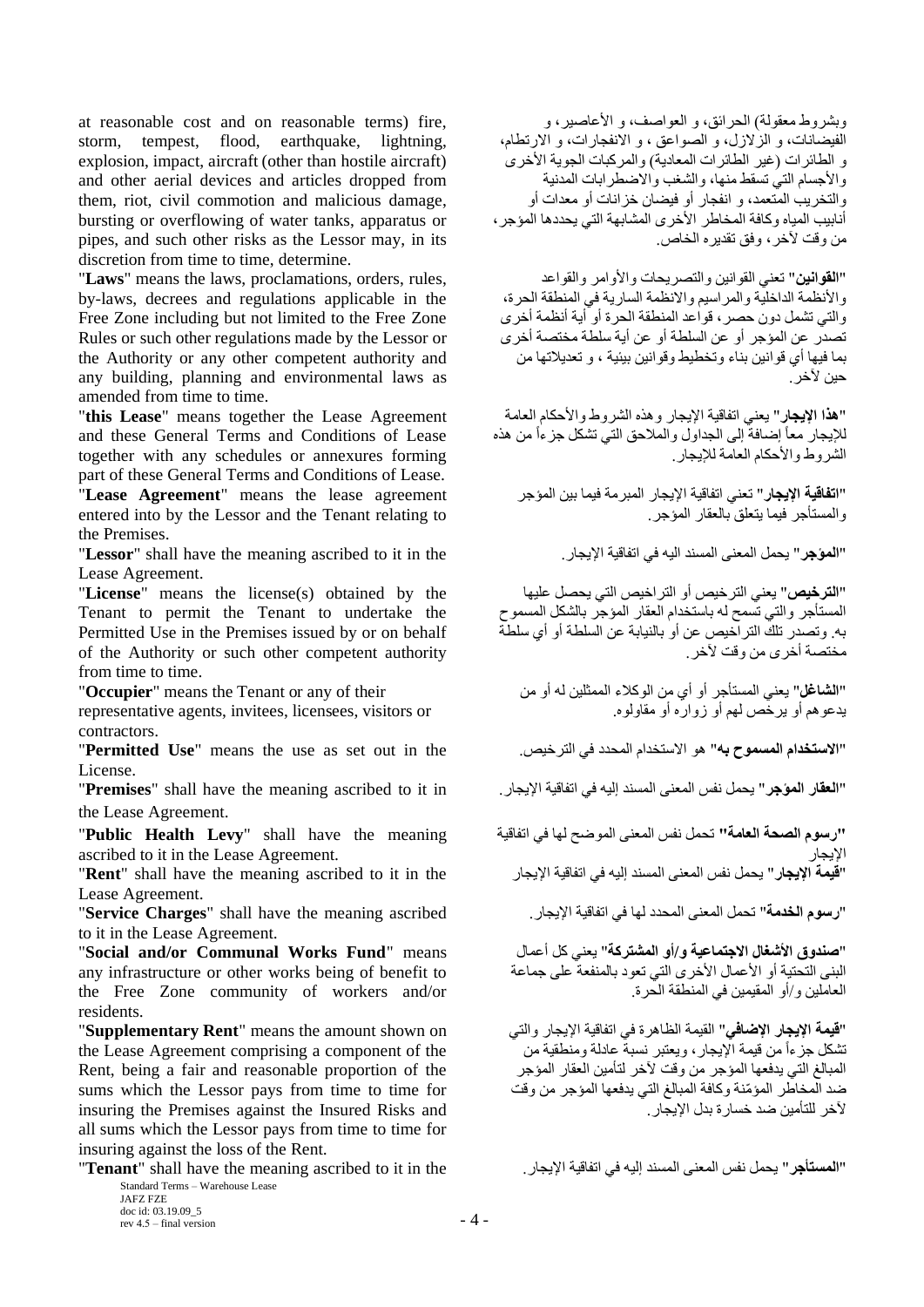Lease Agreement.

" **مدة االيجار**" تحمل نفس المعنى المسند إليها في اتفاقية اإليجار. the in it to ascribed meaning the have shall" **Term**" Lease Agreement.

"**Utilities**" means electricity, water, sewerage, telephone, other telecommunication services and such services and supplies of whatsoever nature.

# **.2 التفسير INTERPRETATION** 2.

The headings in this Lease do not affect its construction and in this Lease:

(a) any covenant by the Tenant not to do any act or thing shall include an obligation not to permit or suffer such act or thing to be done;

(b) the words "include" and "including" shall be deemed to be followed by the words "without limitation";

(c) any reference to the right of the Lessor to have access to, or to enter, the Premises shall be construed as extending to any mortgagee of the Lessor and to all persons authorised by them, including agents, professional advisers, contractors, workmen and others;

(d) any requirement that the Tenant must obtain the approval or consent of the Lessor in respect of any matter mentioned in this Lease includes a requirement that such approval or consent shall be by way of deed;

(e) any references in this Lease to the Lessor include reference to any of its authorised agents to whom it may delegate any of its responsibilities; and

(f) all dates herein shall be construed with reference to and in accordance with the Gregorian Calendar.

# **.3 انتهاء اإليجار ومدته TERM AND DEMISE** 3.

3.1 The Term under this Lease shall commence from the Commencement Date and end on the Expiry Date, subject to earlier termination in accordance with the terms of this Lease.

3.2 In consideration of the Rents, covenants and agreements contained in this Lease which are to be paid and performed by the Tenant, the Lessor leases the Premises to the Tenant from and including the Commencement Date for the Term.

3.3 The Tenant confirm that (i) it has inspected the Premises on or before the Commencement Date; and (ii) it accepts the Premises as an "as is where is" basis on the Commencement Date; (iii) the Premises in its current state and condition on the Commencement Date is fit for purpose for the Permitted Use.

**"إ.ع.م"** يقصد بها دولة اإلمارات العربية المتحدة .Emirates Arab United means" **UAE**" "**المرافق**" هي خدمات الكهرباء والماء و الصرف الصحي والهاتف وخدمات الاتصالات الأخرى وخدمات الإمداد المشابهة مهما كانت طبيعتها.

ال يكون للعناوين المذكورة في هذا اإليجار تأثير على تفسيره، كما وأنه في هذا االيجار الماثل:

)أ( أي التزام من قبل المستأجر بعدم القيام بأي تصرف أو فعل يتضمن أيضاً التزامه بعدم السماح بذلك التصرف أو الفعل؛

)ب( إن عبارة "يشمل" وعبارة "بما في ذلك" تعتبر متبوعة بعبارة "دون حصر"؛

)ج( إن أي إشارة لحق المؤجر بالوصول إلى أو بالدخول إلى العقار المؤجر تُفسر على أنها تشمل كل راهن دائن للمؤجر وكافة األشخاص المخولين من قبل أي منهم بما في ذلك الوكالء والمستشارون المهنيون والمقاولون والعاملون وغيرهم؛

)د( أي شرط يوجب على المستأجر الحصول على موافقة أو إذن المؤجر فيما يتعلق بأي من الأمور المذكورة في هذا الإيجار ، فإن ذلك يشمل وجوب صياغة تلك الموافقة أو اإلذن في محرر كتابي؛

)ه( أي إشارة للمؤجر في هذا اإليجار تنطبق أيضاً على أي من وكالئه المخولين من قبله والذين قد يفوةهم بأي من مسؤولياته؛ و

)و( تحتسب كافة التواريخ المذكورة في هذا اإليجار باالستناد إلى التقويم الميالدي.

3.1 تبدأ مدة هذا اإليجار من تاريخ البدء وتنتهي في تاريخ االنتهاء، وذلك ما لم يتم إنهاء اإليجار قبل ذلك وفقاً لشروط اإليجار.

3.2 يقوم المؤجر بتأجير العقار للمستأجر للفترة التي تبدأ من وتشمل تاريخ البدء و حتى انتهاء مدة اإليجار وذلك لقاء قيمة اإليجار وااللتزامات واالتفاقات المنصوص عليها في هذا اإليجار.

3.3 يؤكد المستأجر أنه (1) عاين العقار في تاريخ البدء أو قبله؛ و)2( ووافق على العقار بحالته التي هو عليها في تاريخ البدء؛ و)3( يقر بمالءمة العقار بحالته التي هو عليها في تاريخ البدء لغرض االستخدام المسموح به.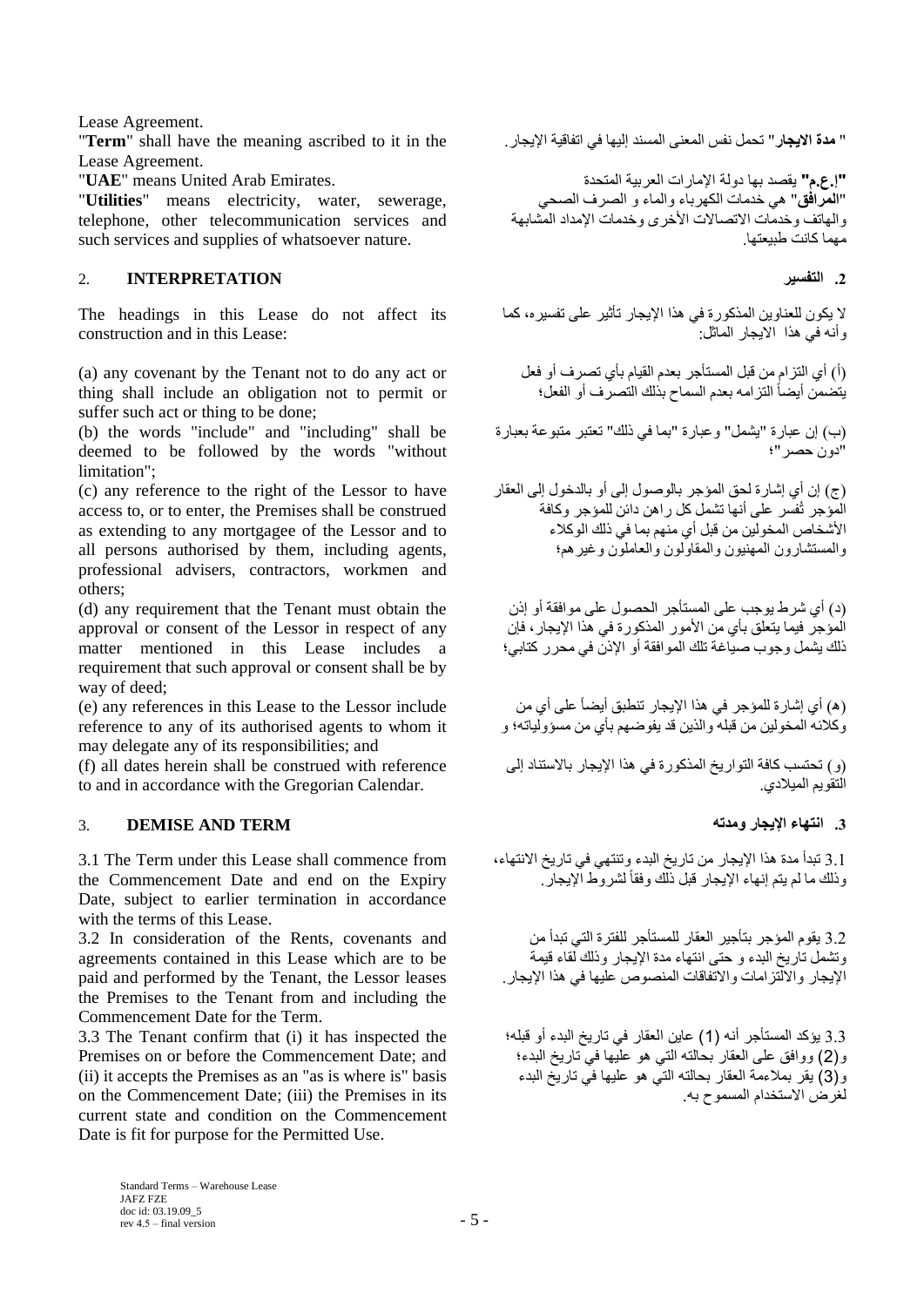# 4. **RENTS AND PUBLIC HEALTH LEVY العامة الصحة ورسوم اإليجارات .4**

4.1 The Tenant covenants to pay to the Lessor at all times during the Term, in a manner so that the Lessor shall receive full value in cleared funds, the Rent and the Service Charges (collectively, the "**Rents**"). The Rents shall be payable by the Tenant annually in advance on either the date of this Lease or the Commencement Date, whichever is the later.

4.2 If at the end of each year under this Lease, the Tenant's actual proportion of the insurance is greater than the amount of Supplementary Rent, the Tenant shall pay the difference between the Tenant's actual proportion of the cost of insurance and the Supplementary Rent as part of the Final Payment to the Lessor on the date being the later of the Expiry Date and the date falling five (5) days after notification from the Lessor that any such sum is owing.

4.3 The Tenant covenants to pay to the Lessor the Public Health Levy, in a manner so that the Lessor shall receive full value in cleared funds. The Public Health Levy shall be payable by the Tenant annually in advance on either the date of this Lease or the Commencement Date, whichever is the later.

4.4 The Tenant shall pay the Rents and the Public Health Levy without any set-off or deduction and free and clear of taxes.

# **.5 التكاليف اليومية المتعلقة بالدفعات المتأخرة PAYMENTS LATE ON COSTS DAILY** 5.

5.1 The Tenant acknowledges that if it does not pay the Rents or the Public Health Levy when due, the Lessor will necessarily impose costs (excluding any opportunity and funding costs) for everyday that such amounts remain outstanding.

5.2 Without prejudice to any other rights contained in this Lease or otherwise available to the Lessor, if any of the Rents or the Public Health Levy (whether formally demanded or not) or any other sum of money payable to the Lessor by the Tenant under this Lease shall not be paid on the date due and in the manner specified, the Tenant shall pay the Daily Costs from and including the date when payment was due to the date of payment.

5.3 In the event that the total Daily Costs recovered by the Lessor exceed the Lessor's actual costs incurred by reason of late payment of the Rents or the

4.1 يتعهد المستأجر بسداد قيمة الإيجار ورسوم الخدمة (ويشار إليهما معاً بلفظ "**اإليجارات**"( في كافة األوقات أثناء مدة اإليجار بحيث يستلمها المؤجر كاملة وبأموال صافية. تسدد اإليجارات مقدماً و بشكل سنوي إما بتاريخ هذا اإليجار أو تاريخ البدء، أيهما حل الحقا.ً

4.2 إذا كانت حصة المستأجر الفعلية من التأمين أكبر من مبلغ قيمة الإيجار الإضافي في نهاية كل عام من هذا الإيجار ، يدفع المستأجر الفرق ما بين حصته الفعلية من تكلفة التأمين و قيمة اإليجار اإلةافي كجزء من الدفعة النهائية للمؤجر، وذلك إما في تاريخ االنتهاء أو اليوم الخامس بعد قيام المؤجر بإرسال إخطار باستحقاق أي مبلغ، أيهما يأتي آخرا.ً

4.3 يتعهد المستأجر بسداد رسوم الصحة العامة للمؤجر بحيث يستلم المؤجر كامل قيمة الرسوم بأموال صافية. تكون رسوم الصحة العامة مستحقة الدفع سنوياً بموجب دفعات مقدمة من المستأجر إما بتاريخ هذا الإيجار أو تاريخ البدء، أيهما يحل آخر أ.

4.4 يقوم المستأجر بسداد اإليجارات ورسوم الصحة العامة دون مقاصنة أو خصم صافية من أي ضر ائب.

5.1 يقر المستأجر بأنه في حال عدم سداده لإليجارات أو رسوم الصحة العامة عند استحقاّقها، فسوف يفرض المؤجر حتماً نتيجةً لذلك تكاليفاً عن كل يوم يتأخر فيه سداد تلك المستحقات )غير شاملة أي تكاليف للفرص الفائتة والتمويل).

5.2 دون اإلخالل بأي حقوق أخرى واردة في هذا اإليجار أو أي حقوق أخرى متاحة للمؤجر، فإنه في حال عدم سداد أي من اإليجارات أو رسوم الصحة العامة )سواء تمت المطالبة بسدادها رسمياً أم لا) أو أي مبالغ أخرى مستحقة للمؤجر من المستأجر بموجب هذا اإليجار في تاريخ استحقاقها وبالشكل المحدد لسدادها، عندها يقوم المستأجر بسداد التكاليف اليومية ابتداءً من تاريخ استحقاق الدفع حتى تاريخ الدفع.

5.3 في حال تجاوز مجموع التكاليف اليومية التي حصل عليها المؤجر التكاليف الفعلية التي تحملها المؤجر نتيجةً لتأخر سداد اإليجارات أو رسوم الصحة العامة )غير شاملة أي تكاليف للفرص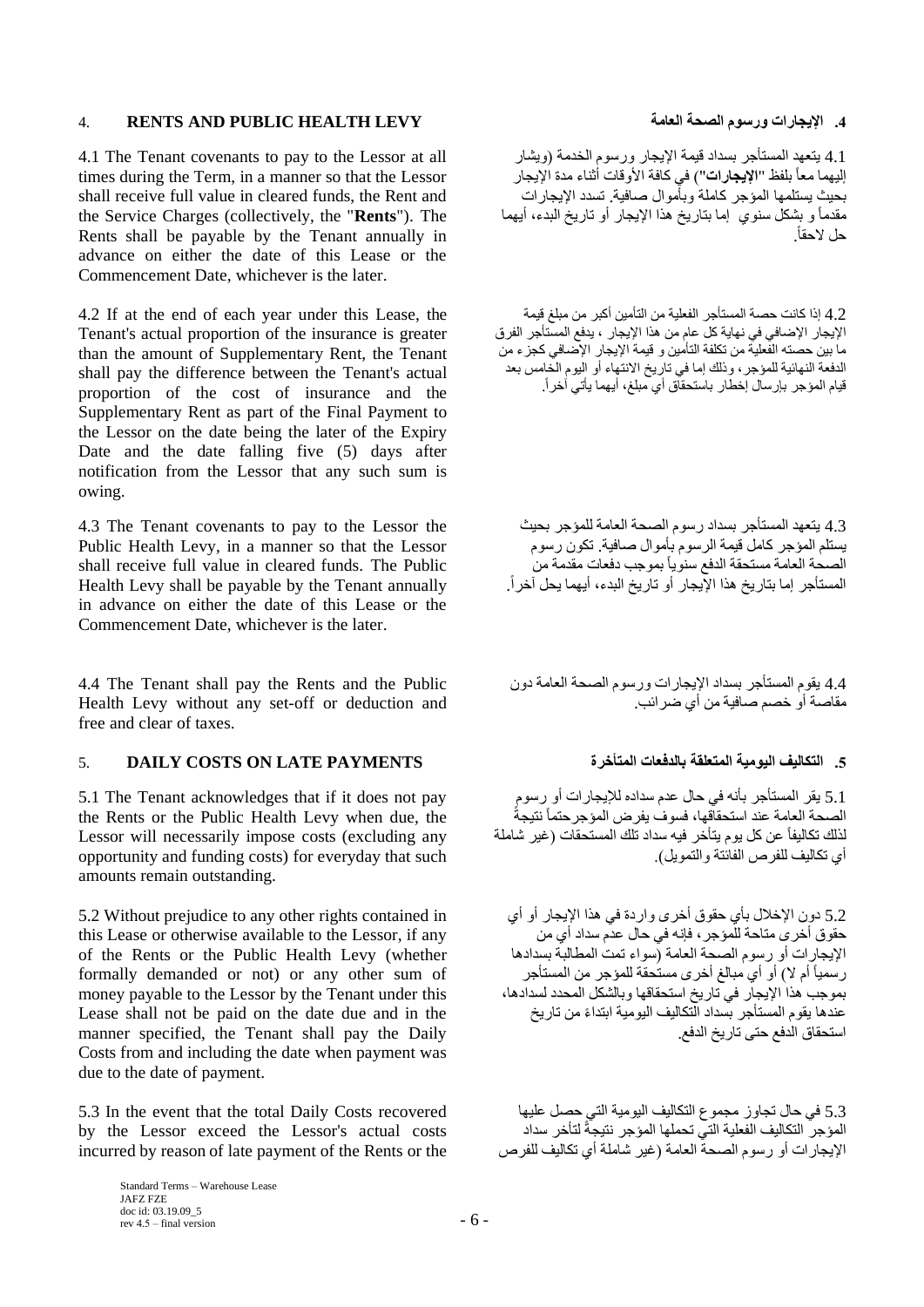Public Health Levy (excluding any opportunity and funding costs) (the "**Excess**"), the Lessor shall pay the Excess to charity as the Lessor may choose in accordance with the principles of Sharia and/or Social and/or Communal Works Fund.

### **.6 المصاريف OUTGOINGS** 6.

6.1 The Tenant shall pay all charges for all Utilities consumed in the Premises, including (without limitation) the installation and rent of a separate meter, any connection and hiring charges and perform and observe all present and future regulations and requirements of the utility companies.

6.2 The Tenant shall pay all existing and future local authority charges, taxes, assessments and other outgoings whatsoever which are now or may at any time during the Term be levied or assessed upon, or payable in respect of, the use of the Premises by the Tenant. In the absence of a direct assessment in relation to the Premises, the Tenant shall pay to the Lessor a fair proportion (to be reasonably determined by the Lessor) of any such outgoings.

6.3 The Tenant is required to liaise with the Lessor in order to acquire a post office box and arrange any required telecommunication connections (telephone, fax, internet connections, etc).

### **.7 اإلصالحات REPAIRS** 7.

7.1 The Tenant has surveyed and investigated the Premises and accepts the state of repair of the Premises as it is at the date of this Lease and warrants and acknowledges that there are no defects that impair use of the Premises.

7.2 Subject to Clause 7.3 the Tenant shall maintain, clean and keep the Premises in good and substantial repair and condition and keep all parts of the Premises which are not built upon in a good and clean condition, adequately surfaced and free from weeds, and any landscaped areas properly cultivated and maintained.

7.3 There shall be excepted from the obligations contained in Clause 7.2 any damage caused by the Insured Risks save to the extent that payment of the insurance monies shall be withheld by reason of any act or default of the Tenant or any Occupier.

### <span id="page-6-0"></span>8. **YIELD UP التسليم .8**

Standard Terms – Warehouse Lease JAFZ FZE 8.1 مباشرة قبل تاريخ الانتهاء أو أي تاريخ محدد على أن تنتهي earlier (8.1 Immediately prior to the Expiry Date or earlier

doc id: 03.19.09\_5  $r = 7 - 7$  –  $\frac{1}{2}$  – final version الفائتة والتمويل") (**الفائض**"(، فسوف يقوم المؤجر بسداد الفائض للجمعية الخيرية التي يختار ها المؤجر وفقاً لمبادئ الشريعة اإلسالمية و/أو إلى صندوق األشغال االجتماعية و/أو المشتركة.

6.1 يقوم المستأجر بسداد كافة رسوم المرافق التي يستهلكها العقار المؤجر بما في ذلك )دون حصر( تركيب واستئجار عدّاد منفصل وأي رسوم توصيل وتأجير، ويتعين على المستأجر االلتزام و التقيد بأي أنظمة أو متطلبات حالية أو مستقبلية لشركات المرافق.

6.2 يقوم المستأجر بسداد كافة الرسوم والضرائب و الضرائب المربوطة وغيرها من المصاريف الحالية والمستقبلية التي تفرضها أو تقيّمها السلطة المحلية في أي وقت وطوال مدة اإليجار أو تلك .<br>التي تكون مستحقة فيما يتعلق باستخدام المستأجر للعقار المؤجر. في غياب تقييم مباشر يخص العقار، يقوم المستأجر بسداد نسبة عادلة للمؤجر (يقدر ها المؤجر بشكل معقول) من أي من تلك المصاريف.

6.3 يتعين على المستأجر التنسيق مع المؤجر للحصول على صندوق بريدي وترتيب توصيل أية خدمات للاتصالات (الهاتف، الفاكس، الانترنت، إلخ).

7.1 قام المستأجر بفحص ومعاينة العقار المؤجر وقد قبل بالحالة التي هو عليها في تاريخ هذا اإليجار ، وهو يقر ويصرح بعدم وجود عيوب تمنع من استخدام العقار المؤجر.

7.2 وفقاً للبند 7.3، يتعين على المستأجر صيانة و تنظيف و الحفاظ على العقار المؤجر بحالة جيدة والحفاظ على كافة أجزاء العقار المؤجر غير المبنية بحالة جيدة ونظيفة بحيث يتم تسويتها وتنظيفها من الأعشاب الضارة بالإضافة إلى الحفاظ على جمال وحالة أي مناظر طبيعية في العقار.

7.3 تستثنى من الموجبات الواردة في أحكام البند 7.2 أعاله الأضرار الّتي تنشأ عن المخاطر المؤمنة إلا إذا تم حجب أموال التأمين لأي سبب يرجع إلى تصرف أو تخلّف المستأجر أو أي شاغل للعقار المؤجر .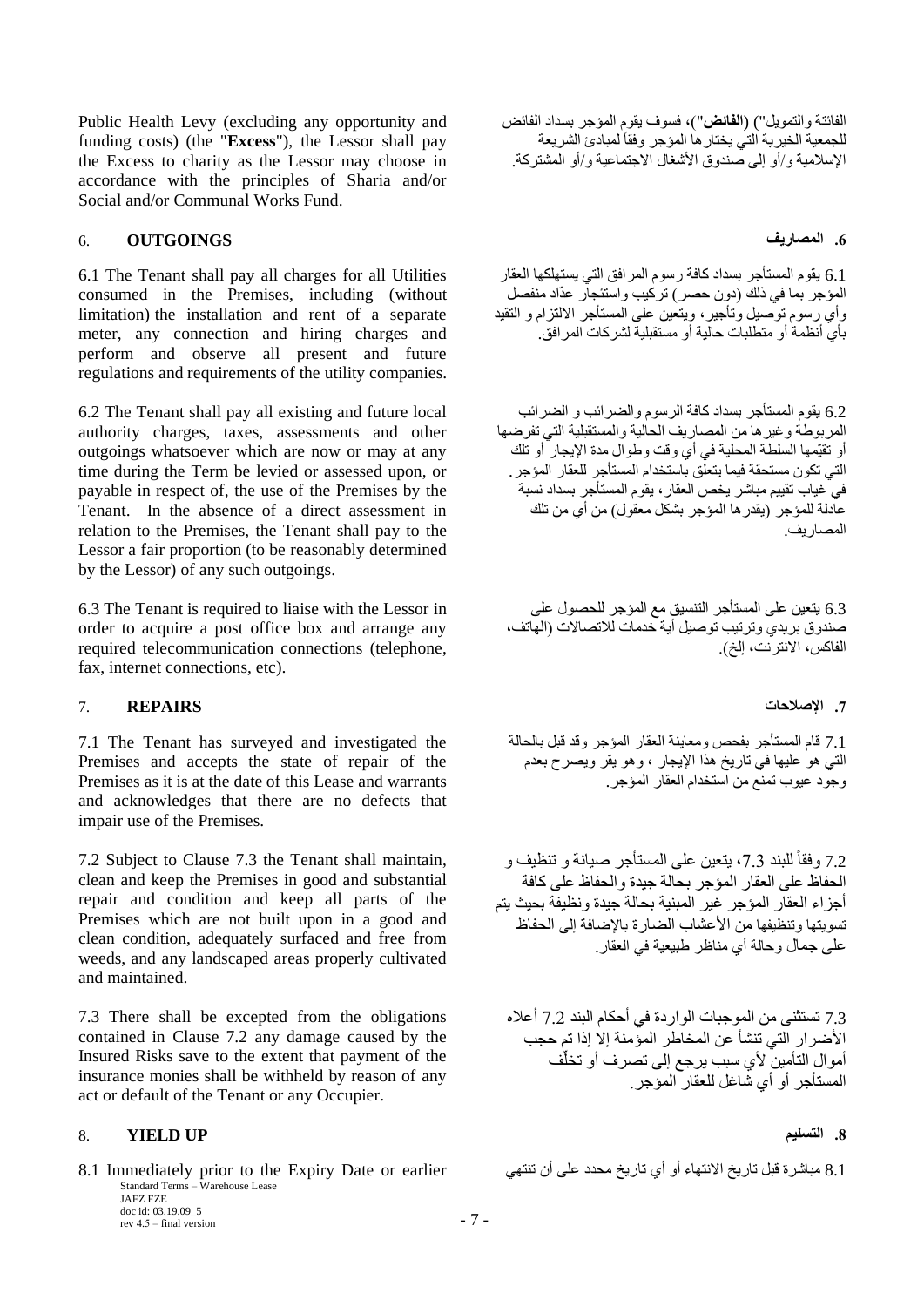determination of the Term, the Tenant, at its cost, shall:

- 8.1.1 remove from the Premises all of its belongings, any sign or writing of the Tenant or any Occupier of them and all Tenant's fixtures, fittings, furniture and effects;
- 8.1.2 replace any of the Lessor's fixtures and fittings which should be missing, damaged or destroyed, with new ones of similar kind and quality or (at the option of the Lessor) pay to the Lessor an amount equal to the cost of replacing any of them;
- 8.1.3 unless otherwise required by the Lessor, remove and make good any alterations, additions or improvements made to the Premises during the Term and reinstate the Premises to the condition in which they were in at the grant of this Lease;
- 8.1.4 yield up the Premises to the Lessor in accordance with the covenants by the Tenant contained in this Lease,

and the Tenant shall make good any actual damage caused as a result of the foregoing, to the Lessor's reasonable satisfaction.

8.2. If on the Expiry Date the Tenant has, in the Landlord's reasonable opinion, failed to comply with any of the Tenant's obligations in Clause 8.1, the Tenant shall pay to the Landlord Rent on a pro rata basis from the day following the Expiry Date up to and including the day that the Landlord has, in the Landlord's reasonable opinion, completed the reinstatement of the Premises to the standard required pursuant to Clause 8.1.

### 9. **COMPLIANCE WITH LESSOR'S المؤجر إلخطارات االمتثال .9 NOTICES**

9.1 Whenever the Lessor shall give written notice to the Tenant of any defects, wants of repair or breaches of covenant, the Tenant shall, within thirty (30) days of such notice, or sooner if so required by the Lessor, make good such defects or wants of repair and remedy the breach of covenant to the reasonable satisfaction of the Lessor.

9.2 If the Tenant shall fail within fifteen (15) days of such notice, or as soon as reasonably possible in the case of emergency, to commence and then diligently and expeditiously to continue to comply with such notice, the Lessor may enter the Premises and carry

8.1.1 إخالء العقار المؤجر من كافة المتعلقات و أي الفتات أو كتابات تخصه أو تخص أي شاغل تابع له إةافة إلى أي تركيبات وتجهيزات وأثاث وممتلكات شخصية ؛ 8.1.2 استبدال أي تركيبات وتجهيزات عائدة للمؤجر والتي فقدت أو تضررت بأخرى من نفس النوعية والجودة أو تسديد قيمة مساوية لكلفة استبدال أي منها (حسب ما يختاره المؤجر)؛

المدة قبل أوانها بحلوله ، يقوم المستأجر وعلى نفقته الخاصة بما

يلي:

8.1.3 إزالة وإصلاح آثار أي تعديلات أو إضافات أوتحسينات تم إدخالها على العقار المؤجر أثناء مدة اإليجار وإعادة العقار إلى الحالة التي كان عليها في بداية هذا اإليجارإال إذا طلب المؤجر خالف ذلك.

> 8.1.4 نسليم العقار للمؤجر وفقاً للالتزامات التي تعهد بها المستأجر و المضمنة في هذا اإليجار.

و يتعين على المستأجر إصلاح الأضرار التي حدثت نتيجة لما سبق ذكر ه أعلاه بالشكل الذي بنال رضيا المؤجر على نحو معقول.

8.2 إذا أخفق المستأجر حسب االعتقاد المنطقي للمؤجر في أداء أي من التزاماته الواردة في البند 8.1 بحلول تاريخ االنتهاء، فسوف يتحمل المستأجر بدالت اإليجار التي تصبح مستحقة للمؤجر على أساس تناسبي يومي ابتداء من اليوم التالي لتاريخ االنتهاء وحتى تاريخ انتهاء المؤجر من إصالح العقار المؤجر وإعادته إلى المعيار المطلوب، حسب االعتقاد المنطقي للمؤجر، بموجب البند .8.1

9.1 متى ما قدم المؤجر إخطاراً خطياً للمستأجر بوجود عيوب أو حاجة لتصليحات أو حصول نقض لتعهداته تجاه المؤجر، يجب على المستأجر، خالل ثالثين )30( يوماًمن تاريخ اإلخطار أو خالل مدة أقصر إذا ما طلب المؤجر ذلك، إصالح تلك العيوب وإجراء التصليحات و الوفاء بتعهداته بالشكل الذي يرةي المؤجر على نحو معقول.

9.2 إذا أخفق المستأجر خالل خمسة عشر (15) يوماًمن تاريخ اإلخطار، أو في أسرع وقت ممكن في الحاالت الطارئة، في اتخاذ خطوات جدية و حثيثة نحو االمتثال لإلخطار ، فإنه يحق للمؤجر دخول العقار المؤجر وتنفيذ الأشغال اللاز مة على أن يتم استر داد كافة التكاليف والنفقات الفعلية التي تكبدها المؤجر جراء ذلك من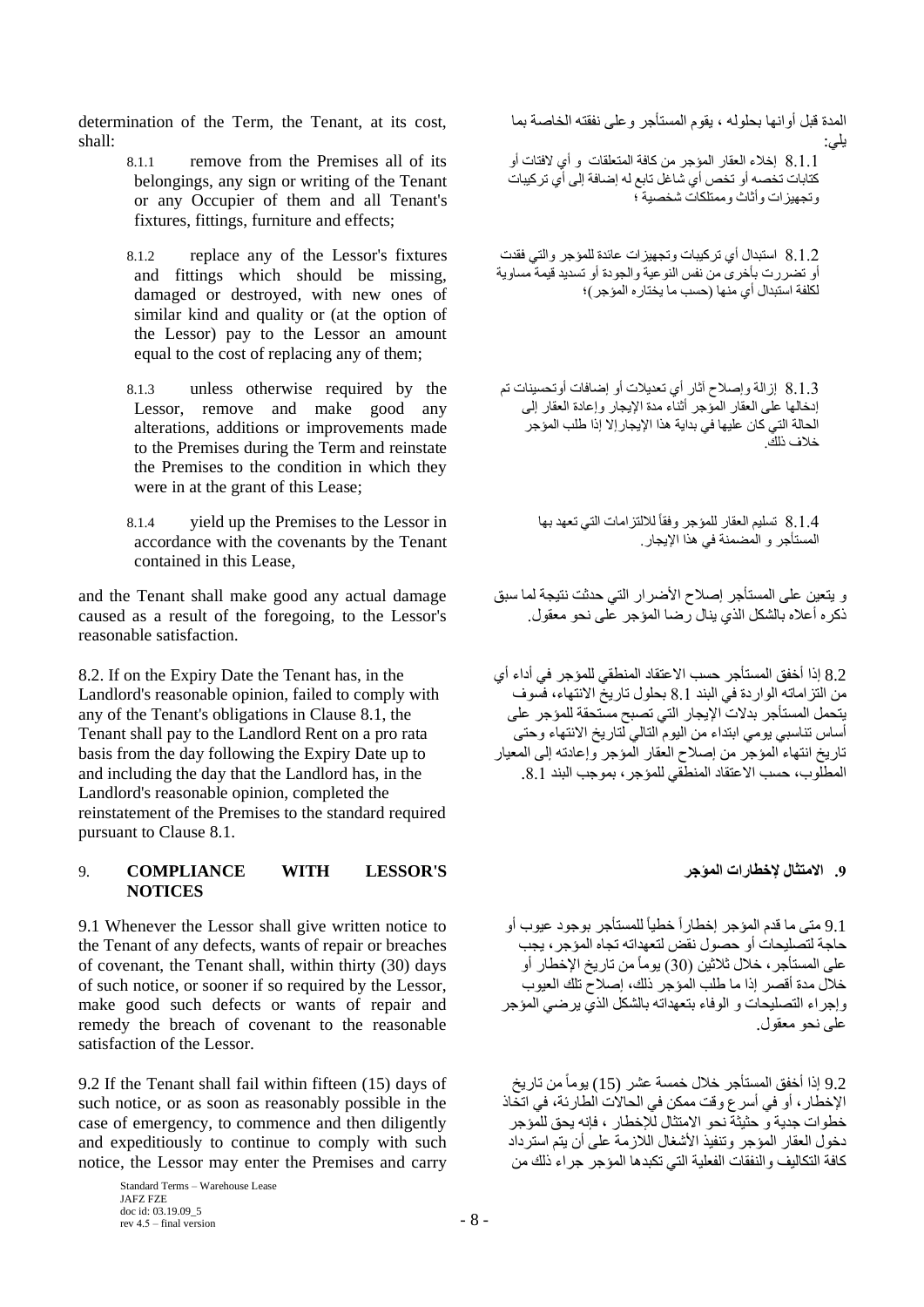out any of the works and all actual costs and . متأجر على شكل دفعات إيجار متأخرة. expenses incurred as a result shall be recoverable as rent in arrears.

### **.10 التعديالت ALTERATIONS** 10.

10.1 The Tenant shall not make any alterations or additions to the Premises or to any of the Lessor's fixtures or to any of the Conduits in the Premises or alter, cut into or remove any of the principal walls, floors, beams or columns of the Premises without the prior written consent of the Lessor and if granted, on such conditions as the Lessor requires.

10.2 Any Tenant alteration must be undertaken in accordance with the Free Zone Rules.

10.3 The Tenant shall not convert any storage area to office space (or otherwise) without the written consent of the Lessor (and attaining proper Authority approval). If an area is converted from a storage space to an office space, the Lessor has the right to charge a supplementary rent on the new office space.

# **.11 الالفتات و اإلعالنات ADVERTISEMENTS AND SIGNS** 11.

11.1 Subject to Clause 11.2 the Tenant shall not display in the windows of the Premises so as to be seen from the exterior, any advertisement, poster, notice, flag, aerial, satellite or other sign or thing whatsoever without the prior written approval of the Lessor.

11.2 The Tenant may display a sign on the Premises showing its corporate or trading name, the size, style, position and materials of which shall be approved in writing by the Lessor.

# **.12 استخدام العقار المؤجر PREMISES OF USE** 12.

- - 12.1.1 not use the Premises or any part of them except for the Permitted Use and shall notify the Lessor immediately if the Tenant ceases to occupy the Premises;
	- 12.1.2 not load or unload vehicles except in the servicing areas or loading bays provided for such purpose;

12.1.3 not cause any obstruction in or around the Free Zone; and

10.1 ال يحق للمستأجر إدخال تعديالت أو إةافات على العقار المؤجر أو على أي من التركيبات العائدة للمؤجر أو على أي من القنوات الموجودة في العقار، كما ال يحق له تعديل أو قطع أو إزالة أي من الجدران أو الأرضيات أو الأعمدة الأساسية في العقار المؤجر دون الموافقة الخطية للمؤجر، وفي حال منح تلك الموافقة، يلتزم المستأجر بالشروط التي يضعها المؤجر بشأنها.

10.2 يتعين على المستأجر القيام بأي تعديالت وفق قواعد المنطقة الحرة.

10.3 ال يحق للمستأجر تحويل أي مساحات تخزين إلى مكاتب )أو غير ها) دون الموافقة الخطية للمؤجر (وبعد الحصول على موافقة سلطة المنطقة الحرة(. إذا تم تحويل مساحة ما من مساحة تخزين إلى مكتب، يحق للمؤجر فرض بدل إيجار إضافي على المساحة المكتبية الجديدة.

11.1 مع مراعاة البند 11.2 ، لا يحق للمستأجر أن يضع على نوافذ العقار المؤجر أي إعالنات أو ملصقات أو لوحات أو أعالم أو هوائيات أو أطباق الستقبال إشارات فضائية أو أي لوحات أو أشياء أخرى يمكن رؤيتها من خارج العقار المؤجر مهما كانت دون الحصول على الموافقة الخطية المسبقة للمؤجر.

11.2 يجوز للمستأجر وضع لوحة على العقار المؤجر تحمل اسمه التجاري أو شعاره بعد موافقة المؤجر خطياً على حجم وشكل وموقع ومحتويات تلك اللوحة.

12.1 يجب على المستأجر: :shall Tenant The 12.1 12.1.1 عدم استخدام العقار المؤجر أو أي جزء منه إال لالستخدام المسموح به وإخطار المؤجر على الفور في حال توقف المستأجر عن إشغال العقار المؤجر؛

> 12.1.2 عدم تحميل أو تفريغ المركبات إال في مناطق الخدمة أو أرصفة التحميل المخصصة لهذا الغرض؛

12.1.3 عدم التسبب في إعاقة الحركة في أو حول المنطقة الحرة؛ و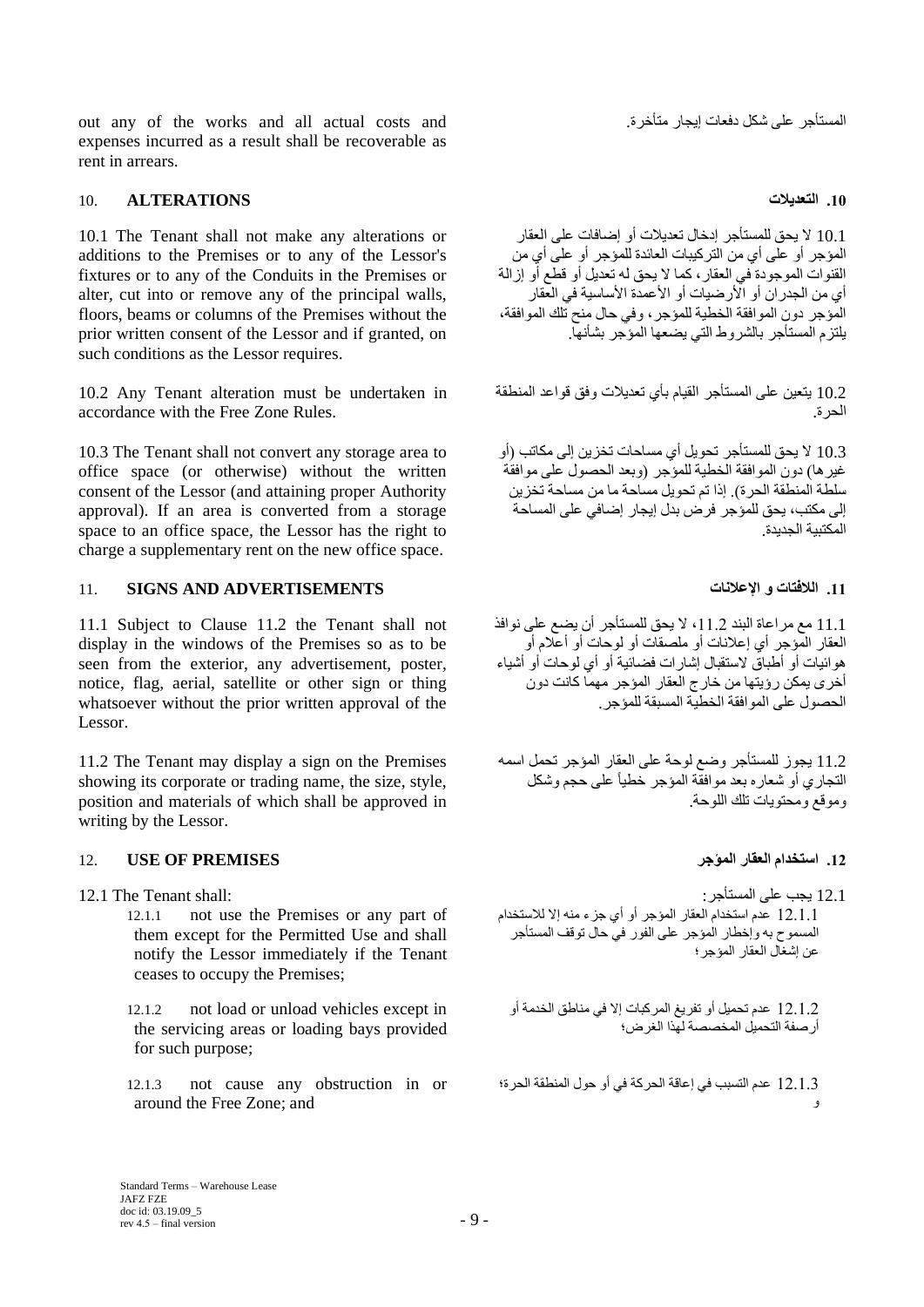12.1.4 at its expense and to the satisfaction of the Lessor undertake all necessary precautions to ensure that the Premises remain at all times free of rodents, insects, vermin and other animals and disease and shall, if necessary or instructed so to do by the Lessor, employ and pay pest exterminators to treat the Premises.

12.2.1 any purpose which is noisy, offensive, dangerous, illegal, immoral or a nuisance or causes damage or disturbance to the Lessor, the Common Areas, or any other tenant or occupant of any Adjoining Property or the Free Zone;

12.2.2 any auction, public or political meeting, public exhibition or public entertainment, show or spectacle or for betting, gambling, gaming or wagering; or as a betting office or as a club; or

12.2.3أي استخدامات سكنية. .purposes residential any 12.2.3

12.3 The Tenant shall not allow any accumulation of rubbish on the Premises or any areas of the Free Zone or the Common Areas and shall ensure refuse from the Premises is removed to locations specified by the Lessor. The Tenant shall ensure that all refuse is sealed in polythene garbage bags before consignment. In the event of default by the Tenant the Lessor will remove such refuse at the Tenant's cost. The Tenant shall not transport rubbish by means of the lifts.

12.4 The Tenant shall obtain, maintain and pay for all requisite Licenses throughout the Term.

12.5 The Tenant shall not in any manner through its use and occupancy of the Premises:

> 12.5.1 do or bring in or onto the Premises anything which may place on the Premises any weight or strain in excess of that for which the Premises are designed to bear with due margin for safety;

> 12.5.2 cause the design loads for the Premises or the systems providing exhaust, heating, cooling, ventilation, electrical, life safety, water, sewer or other utility or safety services to the Premises (collectively, the

12.1.4 أخذ كافة االحتياطات الالزمة لضمان خلو العقار المؤجر في كافة الأو قات من القوار ض والحشر ات والبهوام و غير ها من الحيوانات والأمراض وذلك على نفقته الخاصة وبالشكل الذي يرةي المؤجر، كما يتعين عليه تكليف ودفع رسوم خدمة شركات مكافحة الحشرات لرش العقار المؤجر في حال طلب منه المؤجر ذلك.

12.2 I'le يحق للمستأجر استخدام العقار المؤجر للأمور التالية: : :for Premises for 12.2 The Tenant shall not use the Premises for 12.2.1 أي غرض يتسبب في اإلزعاج أو اإلهانة أو الخطر أو أي استخدامات غير شرعية أو ال أخالقية أو مؤذية للمؤجر أو المساحات العامة أو أي مستأجر أو شاغل آخر في أي عقار مجاور أو في المنطقة الحرة؛

> 12.2.2 إجراء المزادات أو االجتماعات العامة أو األعمال السياسية أو المعارض أو سبل ترفيه الجمهور أو إقامة أي عروض أو مناسبات للرهان ولعب القمار أو الميسر أو كمكتب أو نادي للرهان؛ أو

12.3 ال يحق للمستأجر السماح بتراكم القمامة في العقار المؤجر أو أية أماكن أخرى في المنطقة الحرة أو المساحات المشتركة وعليه التأكد من إزالة المخلفات من العقار المؤجر ونقلها إلى األماكن المخصصة لها من قبل المؤجر. على المستأجر التأكد من وجود كافة أنواع المخلفات داخل أكياس محكمة من البوليثين قبل التخلص منها. في حال تخلف المستأجر عن القيام بذلك، سيقوم المؤجر بإزالة تلك المخلفات على نفقة المستأجر. ال يحق للمستأجر استخدام المصاعد لنقل القمامة.

12.4 على المستأجر الحصول والمحافظة على وسداد قيمة كافة التراخيص الالزمة طوال مدة اإليجار.

12.5 ال يحق للمستأجر وبأي شكل من األشكال القيام بأي مما يلي أثناء إشغال العقار: 12.5.1 تنفيذ أو إدخال أي شيء على العقار المؤجر قد يؤدي إلى زيادة الحمل أو الضغط على العقار المؤجر إلى حد يفوق ما

تم تصميم العقار المؤجر لتحمله مع الحفاظ على هامش السالمة المطلوب؛

12.5.2 التسبب في تجاوز األحمال المصممة للعقار المؤجر أو األنظمة التي توفر التهوية، و التدفئة، و التبريد، و الكهرباء، و السالمة، و الماء، و المجاري أو أي مرافق أخرى للخدمات أو السالمة الخاصة بالعقار )ويشار إليها مجتمعة بعبارة "**األنظمة"(**؛ أو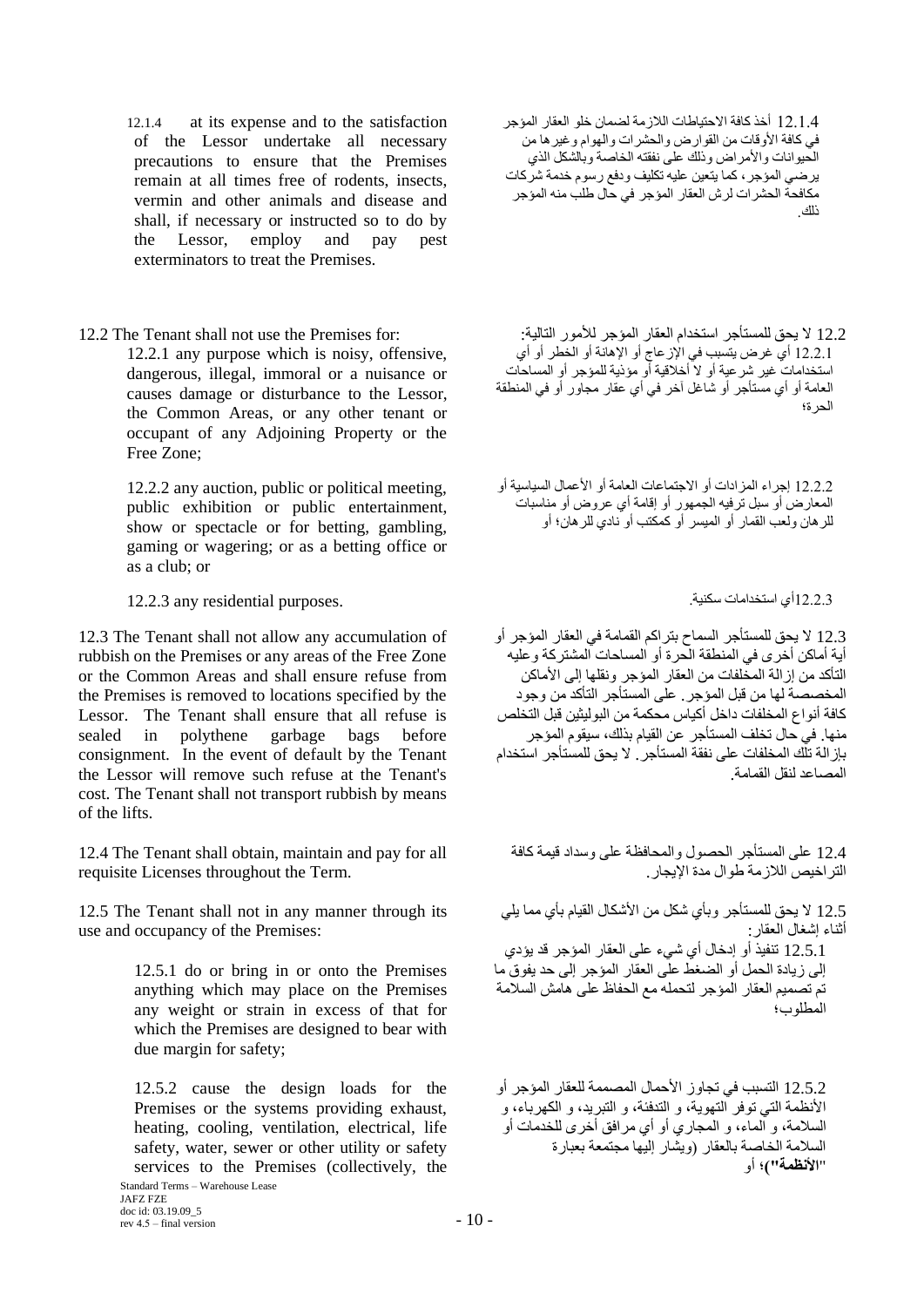"**Systems**") to be exceeded; or

12.5.3 adversely affect the Premises or the operation of the Systems in the Premises or cause deterioration or damage to the Premises or to the Systems.

# **.13 التنازل على وجه العموم GENERALLY ALIENATION** 13.

13.1 The Tenant shall not assign, charge, underlet or part with possession or share the occupation of, or permit any person to occupy, the whole or any part of the Premises except as may be expressly permitted by the Lessor (who shall have absolute discretion) and who may impose such conditions as the Lessor deems necessary (in its sole discretion) on granting consent. For the purpose of this clause 13.1, any change in the shareholding of the Tenant shall be deemed to be an assignment of this Lease and the Lessor shall have the right to charge a consent fee and/ or require a new lease to be entered into at the then market rent and conditions.

13.2 The Lessor may at any time assign all or any part of its rights granted under this Lease (together with any obligations) to any third party.

# 14. **COMPLIANCE WITH LAWS للقوانين االمتثال .14**

14.1 The Tenant shall comply and shall ensure that all its employees and visitors strictly comply with all Laws and the Tenant shall obtain, pay for and maintain throughout the Term, all Licenses and shall execute all works and provide and maintain all arrangements on or in respect of the Premises or its use which are required by any Laws.

14.2 The Tenant shall not permit any contaminants or hazardous substances to be kept on or to be discharged from the Premises and shall not cause contamination or pollution at or under the Premises or anywhere within the Free Zone.

# **.15 أحكام التأمين PROVISIONS INSURANCE** 15.

15.1 The Lessor shall insure, subject to such terms and conditions as may be contained in any policy taken out by the Lessor:

- 15.1.1 the Premises in its full reinstatement value against loss or damage by the Insured Risks;
- Standard Terms Warehouse Lease JAFZ FZE 15.1.2 the loss of the Rent for one (1) year; و واحدة؛ سنة لمدة اإليجار قيمة خسارة 15.1.2

doc id: 03.19.09\_5 rev  $4.5 -$  final version  $-11 -$ 

12.5.3 التأثير سلباً على العقار المؤجر أو تشغيل األنظمة أو التسبب في تعطل أو تضرر العقار المؤجر أو األنظمة.

13.1 ال يحق للمستأجر التنازل أو رهن أو تأجير أو التصرف في ملكية أو مشاركة أو السماح ألي شخص بمشاركة استخدام كامل أو جزء من العقار المؤجر إال بما يسمح به المؤجر بصورة صريحة (وللمؤجر بذلك السلطة التقديرية المطلقة)، وللمؤجر الحق في أن يفرض الشروط التي يراها ضرورية (حسب تقديره وحده) لإعطاء مثل تلك الموافقة. وتحقيقاً لأغراض هذا البند 13-1، يعد أي تغيير في هيكل مساهمة المستأجر تنازالً عن هذا اإليجار ، ويكون من حق المؤجر فرض رسم موافقة و/أو طلب إبرام إيجار جديد بالشروط وبالسعر السائد في السوق آنذاك.

13.2 يحق للمؤجر في أي وقت التنازل عن كامل أو عن أي جزء من حقوقه الممنوحة بموجب هذا الإيجار (إضافة إلى أي التزامات) ألي طرف ثالث.

14.1 على المستأجر االمتثال للقوانين والحرص على امتثال كافة موظفيه وزواره بها بصرامة، كما يتعين على المستأجر الحصول والحفاظ على وسداد رسوم كافة التراخيص طوال مدة اإليجار وتنفيذ كافة الأعمال وتوفير ۖ والحفاظ على كافة التر تبيات الخاصة بالعقار المؤجر أو المرتبطة به أو باستخدامه وذلك حسبما تقتضيه القوانين.

14.2 ال يحق للمستأجر أن يسمح بحفظ أو بالتخلص من أية مواد ملوثة أو خطيرة في العقار المؤجر، كما ال يحق له أن يتسبب في حدوث تلوث في العقار المؤجر أو تحته أو في أي مكان آخر في المنطقة الحرة.

15.1 يجب على المؤجر، تبعاً للأحكام والشروط الواردة في أية بوليصة تأمين يحصل عليها ، أن يؤمن ما يلي:

15.1.1 العقار المؤجر بالقيمة الكاملة إلعادته إلى حالته التي كان عليها في حال وقوع خسارة أو ةرر نتيجة للمخاطر المؤ ّمنة؛ و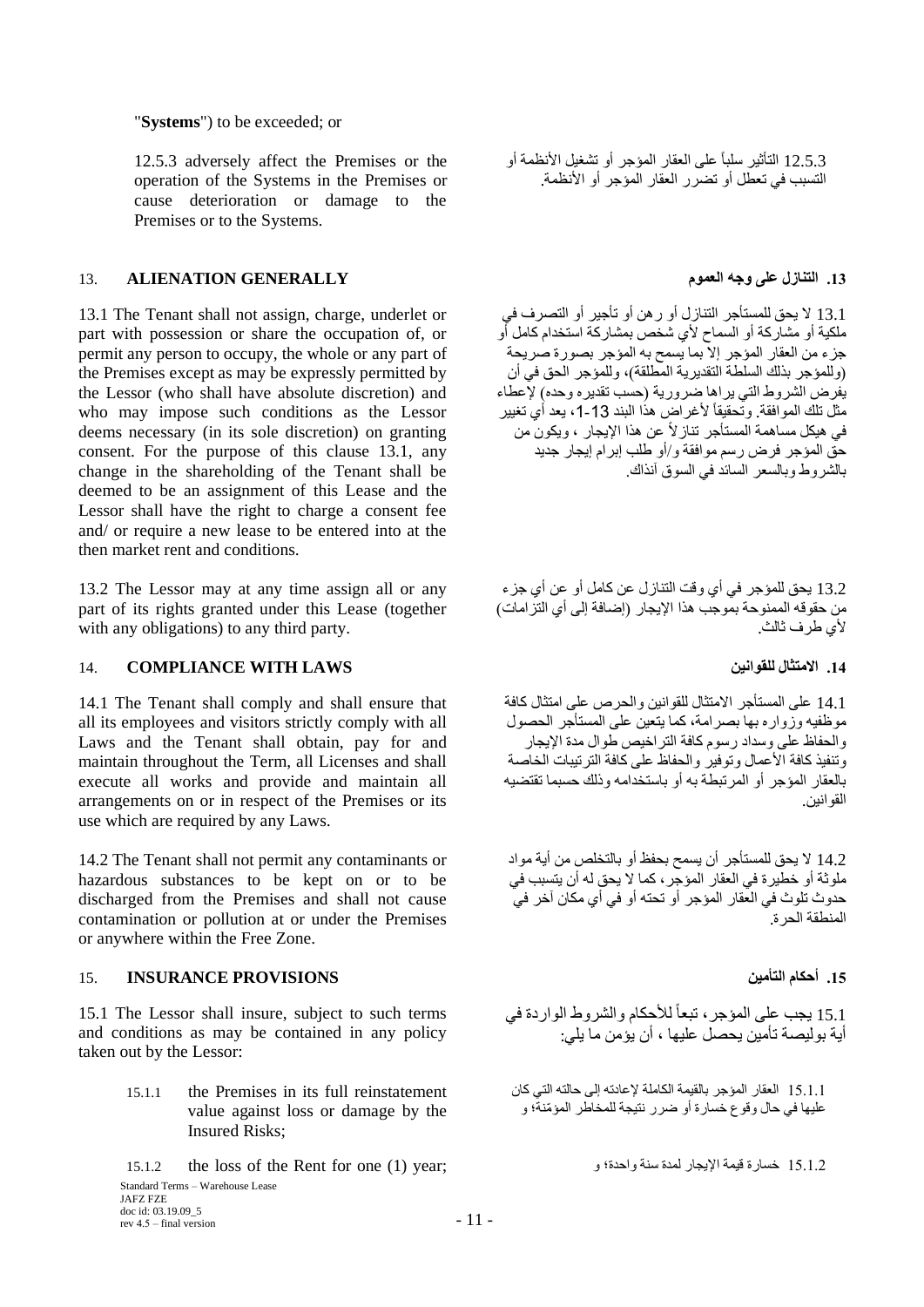and

15.1.3 property owner's liability and such other insurances as the Lessor may, from time to time, deem necessary to effect.

15.2 If the Premises or any part of it shall be damaged or destroyed so as to render the Premises unfit for use and occupation or inaccessible and the policy of insurance in respect of Insured Risks shall not have been vitiated or payment of any policy monies refused in consequence of some act or default of the Tenant, Occupier, its servants or agents, either:

> 15.2.1 the Rent or a fair proportion of the Rent according to the nature and extent of the damage sustained, shall not be payable until the Premises or the part damaged or destroyed shall be again rendered fit for use and occupation and accessible or until the expiration of the loss of Rent insurance (whichever is the earlier); or

> 15.2.2 if in the reasonable opinion of the Lessor, reinstatement of the Premises would be (a) impractical or impossible for physical or legislative reasons or (b) economically unsound, then the Lessor may determine this Lease by giving to the Tenant not less than one (1) month's written notice and in that event the Lessor shall be entitled to retain the whole of the insurance policy monies.

15.3 The Tenant shall not do, or omit to do anything which could cause any policy of insurance covering the Premises or any area within the Free Zone to become wholly or partly void or voidable or anything whereby any abnormal premium may become payable in respect of the policy, unless the Tenant has previously notified the Lessor and agreed to pay the increased premium and the Tenant shall pay to the Lessor on written demand all expenses incurred by the Lessor in renewing any such policy.

# **.16 رسوم الخدمة CHARGES SERVICE** 16.

Subject to the Tenant paying the Service Charges, the Lessor shall keep the Free Zone and the Common Areas in good repair and condition (fair wear and tear excepted).

15.1.3 حماية مالك العقار وغيرها من بنود التأمين التي يرى المؤجر ضرورة تفعيلها من وقت لأخر.

15.2 في حال تضرر أو تلف العقار المؤجر أو أي جزء منه بحيث يصبح العقار المؤجر غير قابل لالستخدام أو اإلشغال أو كان من الصعب الوصول إليه، وفي حال عدم خفض قيمة التعويض المستحقة فيما يتعلق بالأخطار المؤمّن منها أو رفض سداد أي تعويضات بموجب تلك البوليصة بسبب تصرف أو خرق بدر عن المستأجر أو الشاغل أو أي من العاملين لديه أو وكالئه، إما:

15.2.1 تكون قيمة اإليجار، أو الجزء العادل منها بحسب طبيعة ومدى الضرر المتكبَد الذي وقع، غير مستحقة السداد إلى أن يصبح العقار المؤجر أو الجزء الّذي تلّف أو تضرر منه قابلأ للاستخدام ً أواإلشغال أو يصبح باإلمكان الوصول إليه مرة أخرى؛ أو حتى نهاية مدة التأمين ضد خسار ة قيمة الإيجار (أيها حل أو لاً)؛ أو

15.2.2 إذا رأى المؤجر ةمن حدود المعقول ، أن إعادة العقار المؤجر إلى حالته الأصلية (أ) غير عملي أو مستحيل لأسباب مادية أو قانونية، أو )ب( غير ذي جدوى اقتصادية، يجوز للمؤجر عندها إنهاء هذا اإليجار من خالل إرسال إخطار خطي مسبق للمستأجر ال تقل مدته عن الشهر، وفي تلك الحالة، يكون للمؤجر الحق في االحتفاظ بكامل التعويضات المستحقة بموجب بوليصة التأمين.

15.3 ال يحق للمستأجر فعل أو ترك أي شيء قد يتسبب بإبطال كامل أو أي جزء من أي بوليصة تأمين حصل عليها المؤجر لتغطية العقار المؤجر أو أي مساحة داخل المنطقة الحرة، أو أي شيء قد يتسبب في فرض قسط تأمين غير اعتيادي فيما يتعلق بتلك البوليصة، إال إذا كان المستأجر قد أخطر المؤجر مسبقاً ووافق على سداد قسط التأمين بقيمة الزيادة فيما يتعلق ببوليصة التأمين التي حصل عليها المؤجر لتغطية أي مساحة داخل المنطقة الحرة، ويكون على المستأجر سداد كافة المصاريف التي تحملها المؤجر لتجديد تلك البوليصة بمجرد استالم طلب خطي بالسداد من المؤجر.

رهناً بقيام المستأجر بسداد رسوم الخدمة، يقوم المؤجر بالحفاظ على المنطقة الحرة والمساحات المشتركة بحالة جيدة )باستثناء التلف والبلى المعتاد(.

Standard Terms – Warehouse Lease JAFZ FZE doc id: 03.19.09\_5 rev  $4.5 -$  final version  $-12 -$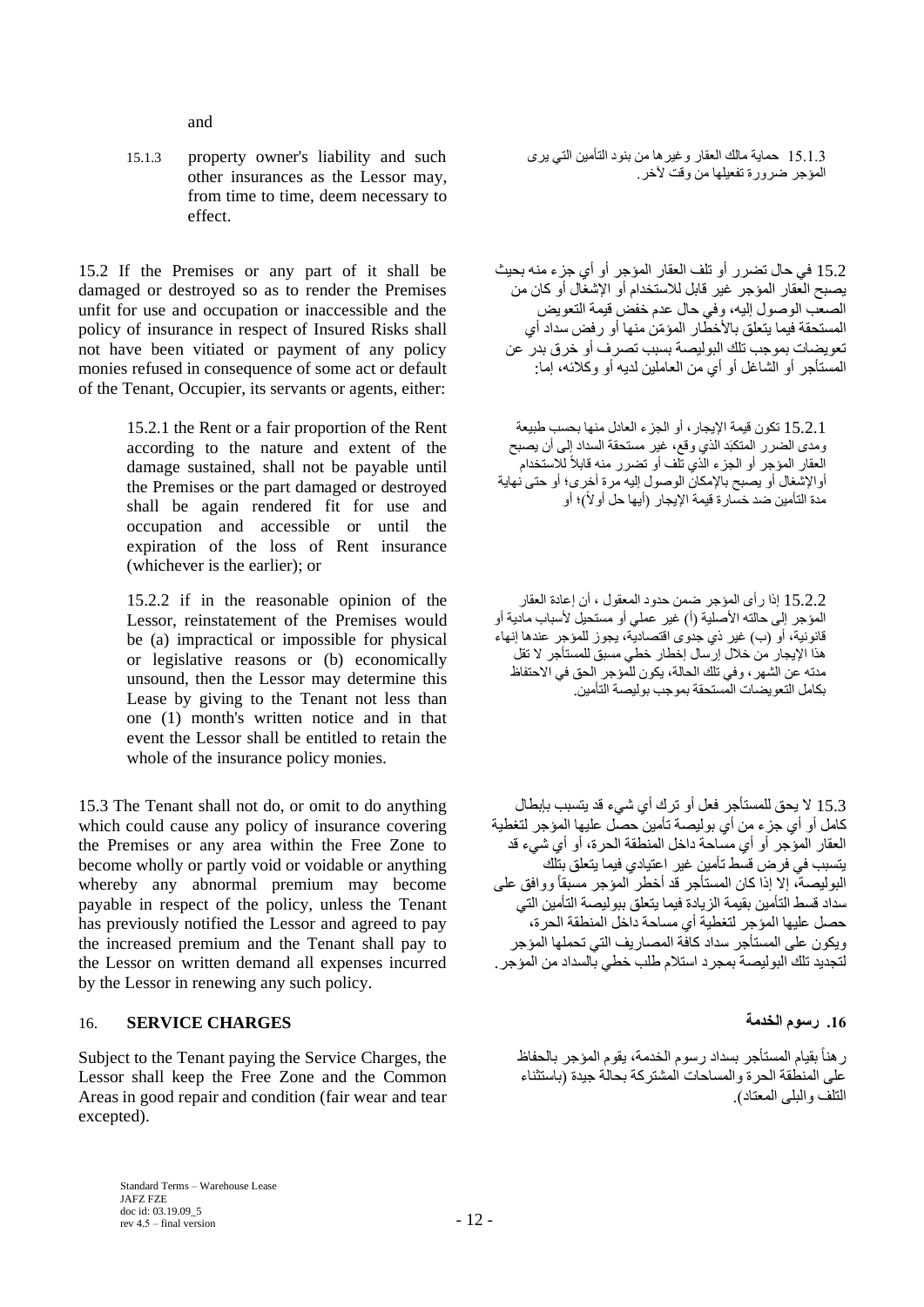# 17. **DEFAULT OF TENANT المستأجر إخفاق .17**

17.1 Without prejudice to any other right contained in this Lease or otherwise available to the Lessor, on or at any time after the happening of any of the events mentioned in Clause 17.2, the Lessor may re-enter the Premises or any part of them and the Term shall then end, but without prejudice to any claim which the Lessor may have against the Tenant for any previous breach of covenant or sum previously accrued due.

17.2 The events referred to in Clause 17.1 are the :17.1 البند في إليها المشار األحداث يلي فيما 17.2 following:

17.2.1 if the Rents or any part of them shall be unpaid for thirty (30) days after becoming payable (whether formally demanded or not); or

17.2.2 if any of the covenants by the Tenant contained in this Lease shall not be performed and observed; or

17.2.3 if the Tenant, for the time being (being a body corporate or a partnership) enters into liquidation (whether compulsory or voluntary) or takes any steps to wind itself up or if an individual, becomes bankrupt or makes an arrangement or composition with his creditors.

17.3 If the Lessor elects to terminate this Lease, then this Lease shall end as at the termination date and all sums paid by the Tenant to the Lessor shall be forfeited and the Lessor (or its authorised agent) shall have the lawful right and entitlement to enter the Premises and repossess the Premises and take possession of all property therein and to let the Premises to others. The Lessor has no right to dispose and/or sell off the property found in the Premises (which belongs to the Tenant) and take the proceeds for itself unless the Tenant owes the Lessor any money, rental, damages or compensation which is due but not paid, then the Lessor may only deduct such amount which corresponds its rights and the Tenant's liability and the balance must be returned to the Tenant.

### **.18 التمتع الهادىء ENJOYMENT QUIET** 18.

The Lessor covenants with the Tenant that the Tenant, paying the Rents and performing and observing the covenants on the part of the Tenant contained in this Lease, shall and may peaceably hold

> Standard Terms – Warehouse Lease JAFZ FZE doc id: 03.19.09\_5 rev  $4.5 -$  final version  $-13 -$

17.1 دون االنتقاص من أي حقوق أخرى متضمنة في هذا اإليجار أو أي حقوق أخرى مكفولة للمؤجر، أو في حال أي حدث من األحداث المنصوص عليها في البند 17.2 أدناه، يكون للمؤجر الخيار بأن ينهي اإليجار و أن يعاود دخول العقار المؤجر أو أي جزء منه ، و لكن دون المساس بأي مطالب قد تكون لدى المؤجر في مواجهة المستأجر بخصوص أي خروقات أو مبالغ مستحقة سابقاًمن المستأجر.

17.2.1 إذا بقيت اإليجارات أو أي جزء منها غير مدفوعة لمدة ثلاثين (30) يوماً من استحقاقها (سواء تمت المطالبة بدفعها رسمياً أم ال(؛ أو

> 17.2.2 إذا لم يتم تنفيذ أو االلتزام بأي من التزامات المستأجر المنصوص عليها في هذا اإليجار؛ أو

17.2.3 إذا خضع المستأجر (في حال كونه كياناً مؤسسياً أو شراكة) لتصفية (سواء إلزامية أو طوعية) أو قام بأي خطوات لحل كيانه ، أو في حال أصبح الفر دمفلساً أو قام باتخاذ تدابير أو دخل في اتفاقات مع دائنيه.

17.3 إذا ما اختار المؤجر أن يقوم بإنهاء هذا اإليجار، فإن هذا اإليجار سينتهي في تاريخ اإلنهاء و ال يعود للمستأجر حق في أي دفعات مسددة من قبله للمؤجر، ويكون للمؤجر )أو وكيله المُخول) حق دخول العقار المؤجر وحيازة كافة الممتلكات الموجودة بداخله وتأجيره للغير. ال يحق للمؤجر التخلص من و/أو بيع الممتلكات التي يعثر عليها داخل العقار المؤجر )والتي تعود للمستأجر ( وأخذ عوائد ذلك البيع لنفسه إلا إذا كان المستأجر مديناً للمؤجر بأية مبالغ أو دفعات إيجار أو بتعويض عن تلف أو ضرر مستحق ولم يتم سداده، وعندها يحق للمؤجر حسم قيمة ذلك المبلغ المساوي لحقوقه فقط ويتم إرجاع المتبقي للمستأجر.

يتعهد المؤجر للمستأجر أنه حال سداد المستأجر لدفعات اإليجار وتنفيذه والتزامه بكافة التزاماته المنصوص عليها في هذا اإليجار، فسوف يكون للمستأجر حق التمتع الهادئ بالعقار المؤجر طوال فترة اإليجار دون أي تدخل من المؤجر أو أي شخص آخر يطالب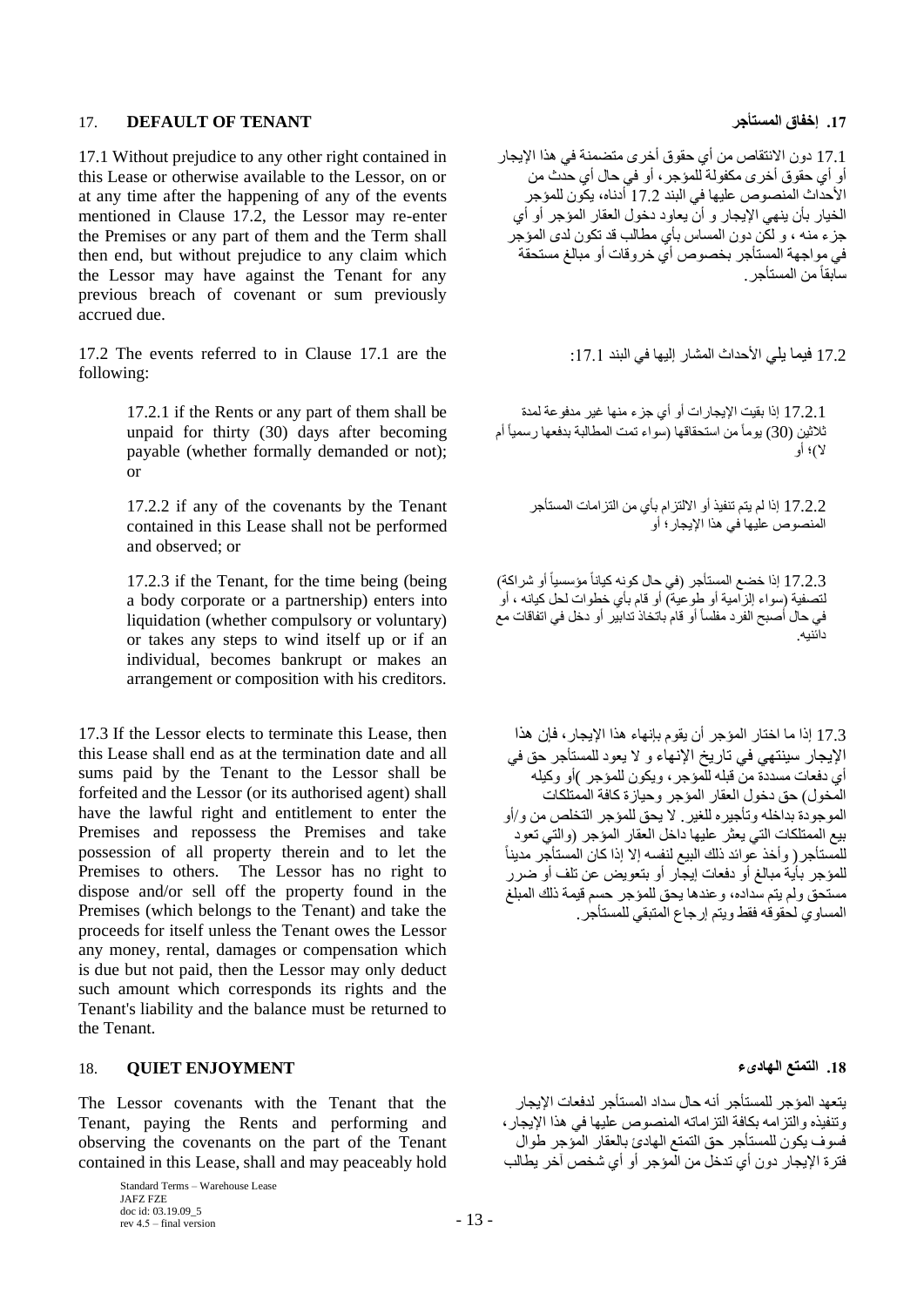قانوناً بأي مطالب من خالل أو بتوجيهات من المؤجر. any without Term the during Premises the enjoy and interruption by the Lessor or any person lawfully claiming through or under it.

# **.19 استبعاد االلتزامات الضمنية المفروضة من قبل المؤجر COVENANTS IMPLIED OF EXCLUSION** 19. **BY LESSOR**

Any covenants on the part of the Lessor which would otherwise be implied by Law are hereby expressly excluded to the extent that the Law allows.

# **.20 التعويض INDEMNITY** 20.

Within fourteen (14) days of written demand, the Tenant shall keep the Lessor fully indemnified from and against all actions, proceedings, claims, demands, actual losses, actual costs, actual expenses, actual damages and liability ("**Costs**") arising in any way directly or indirectly out of:

- 20.1.1 any act, omission, neglect or default of the Tenant or any persons in the Premises expressly or impliedly with the Tenant's authority; or
- 20.1.2 any breach of any covenant by the Tenant contained in this Lease; or
- 20.1.3 the Tenant's failure to obtain any requisite consent, permit or Licence, or in failing to comply with the Laws; or
- 20.1.4 any accident, loss or damage to person or property in or on the Premises; or
- 20.1.5 contemplation of, the preparation and service of all notices and schedules relating to any wants of repair, whether served during or after the expiration of the Term; or
- 20.1.6 any breach of the Laws for which the Lessor incurs any Costs, the operation of the Deposit (if applicable) the recovery or attempted recovery of arrears of Rents or other sums due from the Tenant, or in procuring the remedying of the breach of any covenant by the Tenant; or
- 20.1.7 any application for consent required by this Lease (including management fees) whether or not it is granted or in responding to any request made by the Tenant; or
- 20.1.8 any liability of the Lessor to third parties by reason of breach by the Tenant of

تعتبر كل التعهدات على عاتق المؤجر التي ينص عليها القانون مستبعدة صراحةً بالقدر الذي يسمح به القانون.

يتعين على المستأجر، وخالل أربعة عشر )14( يوماًمن استالم طلب خطي، حماية وتعويض المؤجر من وصد كافة الدعاوى واإلجراءات القانونية والمطالب والخسائر والتكاليف والمصاريف والأضرار والمسؤوليات الفعلية (''النكاليف'') الناشئة بأي شكل مباشر أو غير مباشر عن كل من:

20.1.1 أي تصرف أو إغفال أو إهمال أو تخلف يبدر من المستأجر أو أشخاص في العقار المؤجر تصرفوا صراحة أو ضمناً بتخويل من المستأجر؛ أو

20.1.2 أي نقض ألي من تعهدات المستأجر المنصوص عليها في هذا اإليجار ؛ أو

20.1.3 إخفاق المستأجر في الحصول على موافقة أو إذن أو ترخيص ما مطلوب، أو اإلخفاق في التقيد بالقوانين؛ أو

20.1.4 أي حادث أو خسارة أو ةرر يلحق باألشخاص أو الممتلكات في أو على العقار المؤجر؛ أو

20.1.5 تحضير وإعداد وتسليم كافة اإلخطارات والجداول المتعلقة بأي حاجة للتصليح سواء تم تسليمها أثناء أو بعد انتهاء مدة اإليجار؛ أو

20.1.6 أي خرق للقوانين ينتج عنها تح ُّمل المؤجر ألي تكاليف، أو استخدام مبلغ التأمين (إذا كان مطبقاً) لاسترداد أو محاولة استرداد متأخرات اإليجار أو مبالغ أخرى مستحقة من المستأجر، أو من أجل معالجة أي خرق ألي التزام من التزاما ت المستأجر؛ أو

20.1.7 أي طلب للحصول على موافقة يقتضيها هذا اإليجار )بما في ذلك رسوم اإلدارة( سواء تم أو لم يتم الحصول على تلك الموافقة، أو من أجل االستجابة ألي من طلبات المستأجر؛ أو

20.1.8 أي التزام يتحمله المؤجر تجاه طرف ثالث بسبب خرق المستأجر اللتزاماته المنصوص عليها في هذا اإليجار ؛ أو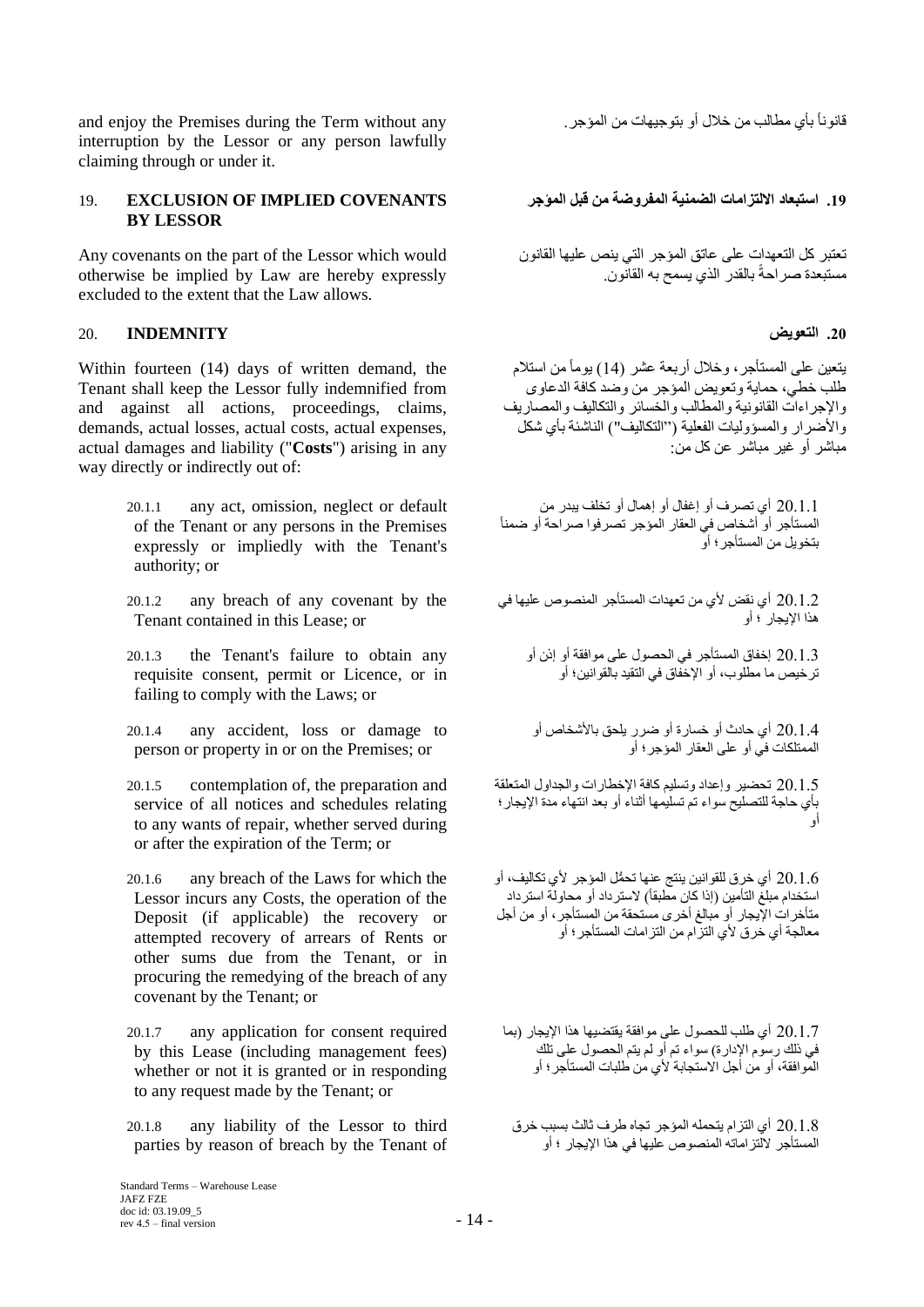its obligations in this Lease; or

20.1.9 the early termination of this Lease due to default by the Tenant.

### **.21 اإلقرارات REPRESENTATION** 21.

21.1 The Tenant represents, warrants and acknowledges that this Lease has not been entered into in reliance, wholly or partly, on any statement or representation made by, or on behalf of, the Lessor, except any such statement or representation that is expressly set out in this Lease.

21.2 يقر كل من الأطراف ويؤكد ما يلي: : :the Parties acknowledge and confirm that:

21.2.1 the relevant internal procedures applicable to it entering into this Lease have been satisfied and the Parties have the capacity and power to enter into this Lease.

21.2.2 there has been no bad faith, fraud, coercion, duress or undue influence on the part of any of the Parties, their respective directors, employees, agents and advisers in entering into this Lease.

### **.22 تبليغ الجهات الحكومية المختصة GOVERNMENT TO REPORTING** 22. **RELATED ENTITIES**

From time to time, the Lessor is required to provide information relating to leases and tenants of the Free Zone to Government Related Entities for the purposes of statistical analysis. The Tenant hereby consents to any information from this Lease being made available to any Government Related Entity for the purposes of statistical analysis or any ancillary purpose.

### **.23 اإلخطارات NOTICES** 23.

23.1 Subject to clause 23.2, notices, statements and other communications to be given under the terms of this Lease shall be in English, in writing and delivered by e-mail with delivery receipt, addressed to the Parties as follows:

23.1.1 the Tenant's e-mail address, as given on the Lease Agreement;

23.1.2 the Lessor's e-mail address, as given on the Lease Agreement,

20.1.9 الإنهاء المبكر لهذا الإيجار بسبب أي تخلّف من قبل المستأجر.

21.1 يقر المستأجر ويتعهد ويصرح بأنه لم يقم بإبرام هذا اإليجار تعويالً على أي تصريحات أو إفادات صدرت من قبل أو نيابة عن المؤجر، سواء بشكل كلي أو جزئي، ما عدا التصريحات أو اإلفادات التي ورد ذكرها صراحة في هذا اإليجار.

21.2.1 تم استيفاء كافة اإلجراءات الداخلية الخاصة بكل من الأطراف لإبرام هذا الإيجار الماثل وبأن لجميع الأطراف الأهلية والصالحية إلبرامه.

21.2.2 لم تكن هناك سوء نية أو احتيال أو ةغط أو إكراه أو تأثير غير شرعي مارسه أي من األطراف، أو أي من مديريهم أو موظفيهم أو وكالءهم أو مستشاريهم من أجل إبرام هذا اإليجار.

يتعين على المؤجر، من وقت آلخر، تقديم معلومات تتعلق باإليجارات وبالمستأجرين في المنطقة الحرة إلى جهات حكومية ألغراض التحليل اإلحصائي، عليه يوافق المستأجر بموجبه على تقديم أية معلومات واردة في هذا اإليجار إلى أية جهة حكومية مختصة ألغراض التحليل اإلحصائي أو أية أغراض أخرى متعلقة بموضوع الإبجار

23.1 مع مراعاة البند ،2-23 يتم إرسال كافة اإلخطارات واإلفادات والمراسالت األخرى المنصوص عليها في هذا اإليجار كتابة باللغة اإلنجليزية وتسليمها بالبريد اإللكتروني مع طلب تأكيد الوصول، وتوجه إلى الأطراف على النحو التالي:

1-1-23 عنوان البريد اإللكتروني للمستأجر، كما هو مذكور في اتفاقية اإليجار؛ 2-1-23 عنوان البريد اإللكتروني للمؤجر، كما هو مذكور في اتفاقية اإليجار؛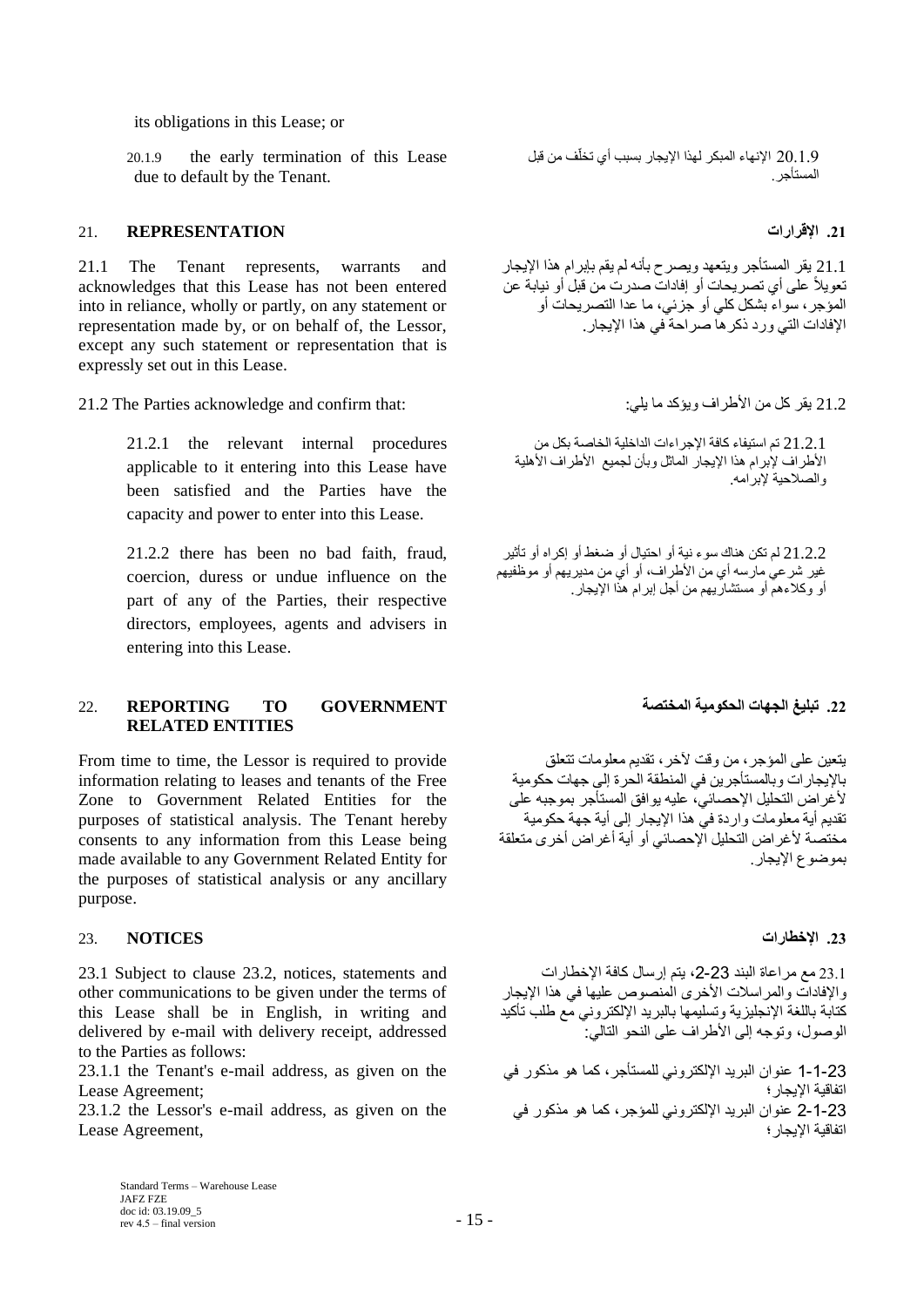or at such other e-mail address as is from time to time designated by the Party receiving the notice.

23.2 Upon renewal or termination of this Lease, renewal or termination notices, statements and other communications shall be in English, in writing and delivered (i) by hand against receipt, (ii) by certified or registered mail, postage prepaid, return receipt requested, (iii) by reputable overnight international courier service with package tracking capability, addressed to the Parties as follows:

> 23.2.1 the Tenant's postal address or e-mail address, as appropriate, as given on the Lease Agreement;

> 23.2.2 Jebel Ali Free Zone FZE, P.O. Box 16888, Dubai, United Arab Emirates,

or at such other address as is from time to time designated by the Party receiving the notice.

23.3 Any notice that is delivered by mail or reputable overnight international courier service shall be deemed received when delivery is received or refused, as the case may be. Additionally, notices may be given by facsimile transmission, provided that an original copy of such transmission shall be delivered to the addressee by reputable overnight international courier service by no later than the third day following such transmission. Facsimiles and emails shall be deemed delivered (i) on the date of such transmission if sent during the receiving Party's normal business hours or (ii) on the next succeeding day on which the receiving Party is normally open for business if not sent during the receiving Party's normal business hours.

### **.24 بطالن بعض األحكام CERTAIN OF INVALIDITY** 24. **PROVISIONS**

If any term of this Lease or the application of such term to any person or circumstances shall to any extent be invalid or unenforceable, the same shall be severable and the remainder of this Lease or the application of such term to persons or circumstances other than those as to which it is held invalid or unenforceable shall not be affected by such invalidity

> Standard Terms – Warehouse Lease JAFZ FZE doc id: 03.19.09\_5 rev  $4.5 -$  final version  $-16 -$

أو على أي عنوان بريد إلكتروني آخر يحدده من وقت آلخر الطرف المستلم لإلخطار.

23.2 عند تجديد أو إنهاء هذا اإليجار، تحرر كتابةً إخطارات التجديد و الإنهاء و الإفادات والمر اسلات الأخرى باللغة الإنجليزية و تسلم (1) باليد مقابل إيصال بالاستلام،أو (2) عبر البريد المعتمد أو المسجل أو البريد مسبق الدفع مع علم الوصول أو )3( عن طريق شركة دولية مرموقة تطبق خدمة تتبع الطرود، و توجه إلى األطراف على النحو التالي:

23.2.1 العنوان البريدي أو البريد الإلكتروني للمستأجر، وفقاً لما هو مالئم، كما هو مذكور في اتفاقية اإليجار؛

23.2.2 (المنطقة الحرة لجبل على م.م.ح. ص.ب. رقم 16888، دبي، اإلمارات العربية المتحدة(

أو على أي عنوان بريدي آخر يحدده من وقت آلخر الطرف المستلم لإلخطار.س

23.3 يعتبر أي إخطار أرسل بواسطة البريد أو شركة بريد سريع دولية مرموقة مستلماً عندما يتم تأكيد أو رفض االستالم، حسب مقتضى الحال. كما يمكن إرسال اإلخطارات بواسطة الفاكس، بشرط تسليم نسخة أصلية من ذلك اإلخطار إلى المرسل إليه بواسطة شركة بريد سريع دولية مرموقة خالل فترة أقصاها اليوم الثالث من تاريخ اإلرسال بالفاكس. تعتبر الرسائل المرسلة عبر الفاكس أو البريد الإلكتروني مستلمة في (1) تاريخ الإرسال إذا تم إرسالها أثناء ساعات العمل االعتيادية للطرف المرسل إليه أو )2( يوم العمل التالي للطرف المرسل إليه في حال تم اإلرسال في وقت خارج أوقات عمل الطرف المرسل إليه االعتيادية.

في حال أصبح أي من بنود هذا الإيجار باطلاً أو لم يعد سارياً بالنسبة ألي شخص أو ظرف، فإن هذا البطالن أو عدم قابلية النفاذ يكون بمعزل عن باقي بنود هذا اإليجار والتي لن تتأثر بالبطالن أو بعدم قابلية النفاذ وتظل بقية أحكام وشروط هذا اإليجار سارية ونافذة على الأشخاص والظروف إلى أقصى حد يسمح به القانون.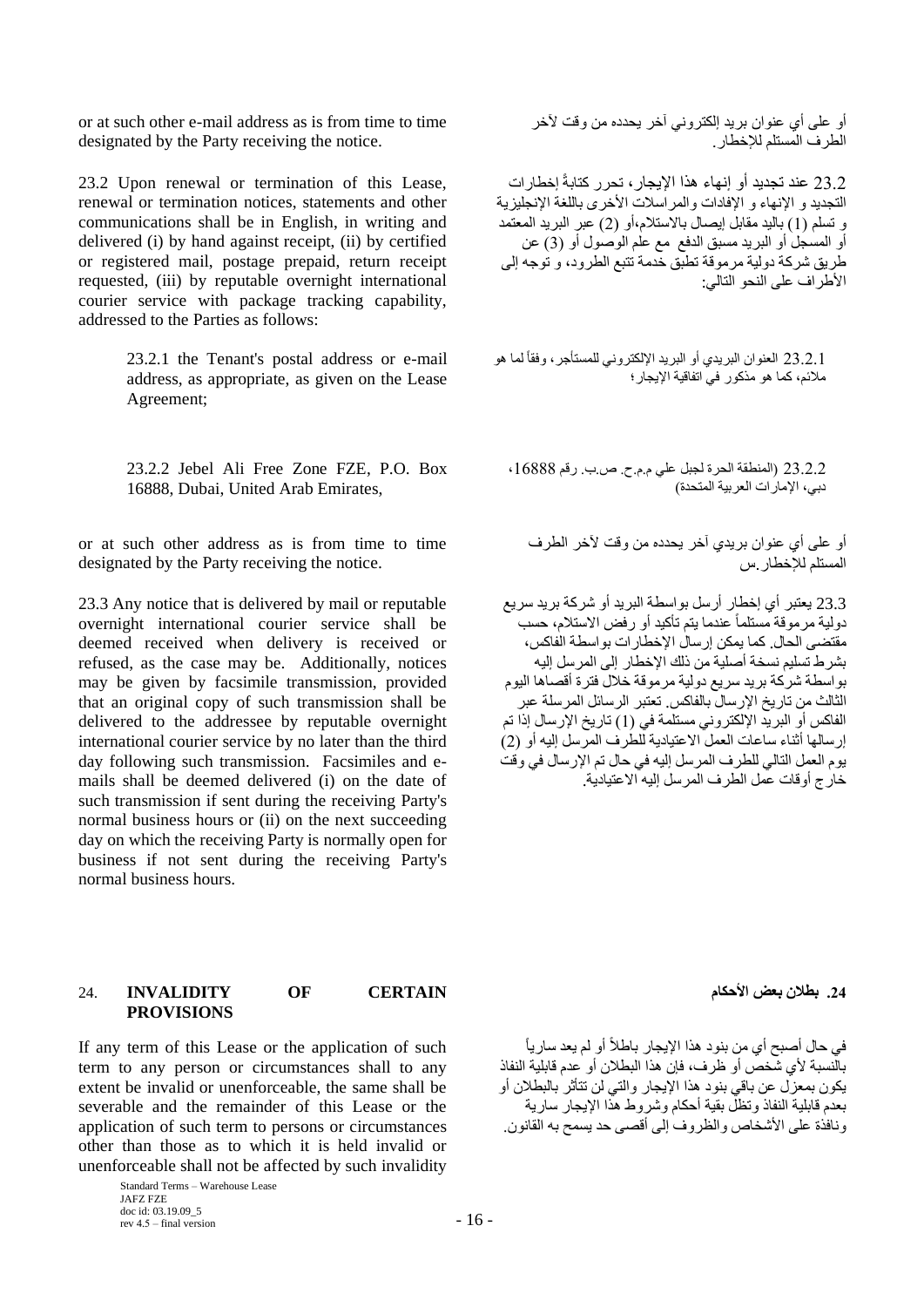or unenforceability and each term and provision of this Lease shall be valid and be enforced to the fullest extent permitted by Law.

# **.25 قيمة التأمين DEPOSIT** 25.

Where the Parties have agreed that a Deposit will be paid by the Tenant (by completing part 1.8 of the Lease Agreement, the Parties shall comply with the term of SCHEDULE 3 in relation to drawing on and replenishment of the Deposit.

## <span id="page-16-0"></span>**.26 تجديد اإليجار RENEWAL LEASE** 26.

26.1 Not less than three (3) months prior to the Expiry Date, the Tenant shall notify the Lessor if it wishes to renew this Lease (the "**Tenant's Notice**"). If the Lessor wishes to renew this Lease it will notify the Tenant as soon as possible on receipt of the Tenant's Notice but in any event prior to the Expiry Date and the Parties will diligently negotiate the terms of the new lease. This Lease shall be renewed on mutual agreement of the Parties on such terms as may be agreed between the Parties (the "**Renewal Lease**") save as to the amount of Rent ("**New Rent**") which shall be determined by the Lessor.

26.2 In the event that the Tenant has indicated that it wishes to renew this Lease although the Renewal Lease has not been executed and the Tenant continues to occupy the Premises after the Expiry Date, the Parties hereby understand, acknowledge and agree that the following provisions shall apply:

> 26.2.1 the terms of this Lease shall be automatically deemed to continue on the Expiry Date until the terms of the Renewal Lease have been agreed between the Parties;

> 26.2.2 the Lessor hereby objects to the Tenant occupying the Premises on the same terms of the Lease and the Tenant hereby warrants that it agrees that the Lease shall not be renewed automatically on the same terms;

> 26.2.3 the New Rent, Service Charges and Supplementary Rent shall apply during any such period and shall be paid in accordance with the payment requirements existing immediately preceding the Expiry Date; and

> 26.2.4 the Parties shall negotiate the terms of the Renewal Lease with a view to execution of the Renewal Lease as soon as practicable after

في حال اتفق الأطر اف على سداد مبلغ التأمين من قبل المستأجر )من خالل استكمال الجزء 1.8 من اتفاقية اإليجار(، فسوف يلتزم األطراف بأحكام الجدول 3 فيما يتعلق بالسحب من مبلغ التأمين و استرداد ما سحب منه.

26.1 يقوم المستأجر بإخطار المؤجر برغبته في تجديد اإليجار خالل ما ال يقل عن ثالثة )3( أشهر قبل تاريخ االنتهاء )"**اإلخطار الخاص بالمستأجر**"( إذا رغب المؤجر بتجديد اإليجار، فسوف يقوم بإخطار المستأجر بأقرب وقت ممكن بعد استالم اإلخطار الخاص بالمستأجر ، وفي أي حال من الأحوال يناقش الأطراف، قبل تاريخ االنتهاء، شروط اإليجار الجديد بعناية. يتم تجديد هذا اإليجار بناء على موافقة األطراف )"**اإليجار الجديد**"( باستثناء فيما يتعلق ببدل اإليجار )"**قيمة اإليجار الجديد**"( و الذي سيتم تحديده من قبل المؤجر.

26.2 في حال عبر المستأجر عن رغبته في تجديد هذا اإليجار على الرغم من عدم توقيع اإليجار الجديد واستمر المستأجر بشغل العقار المؤجر بعد تاريخ الانتهاء، إذن يقر الأطراف بموجبه بفهمهم و علمهم و اتفاقهم حول تطبيق الأحكام التالية:

26.2.1 تُعتبر مدة هذا الإيجار قد جُدّدت تلقائياً ابتداء من تاريخ االنتهاء حتى يتم االتفاق على شروط اإليجار الجديد فيما بين األطراف؛

26.2.2 يعترض المؤجر على شغل المستأجر للعقار المؤجر بنفس ثىروط الإيجار ويقر المستأجر بأن الإيجار لن يتجدد تلقائياً بنفس الشروط؛

26.2.3 تسري قيمة اإليجار الجديد ورسوم الخدمة و قيمة اإليجار الإضافي أثناء تلك الفترة وسيتم سدادها وفقاً لمتطلبات الدفع التي كانت متبعة قبل تاريخ االنتهاء مباشرة؛ و

26.2.4 يقوم األطراف بمناقشة شروط اإليجار الجديد بنية تنفيذ الإيجار الجديد بأقرب وقت ممكن عملياً بعد تاريخ الانتهاء.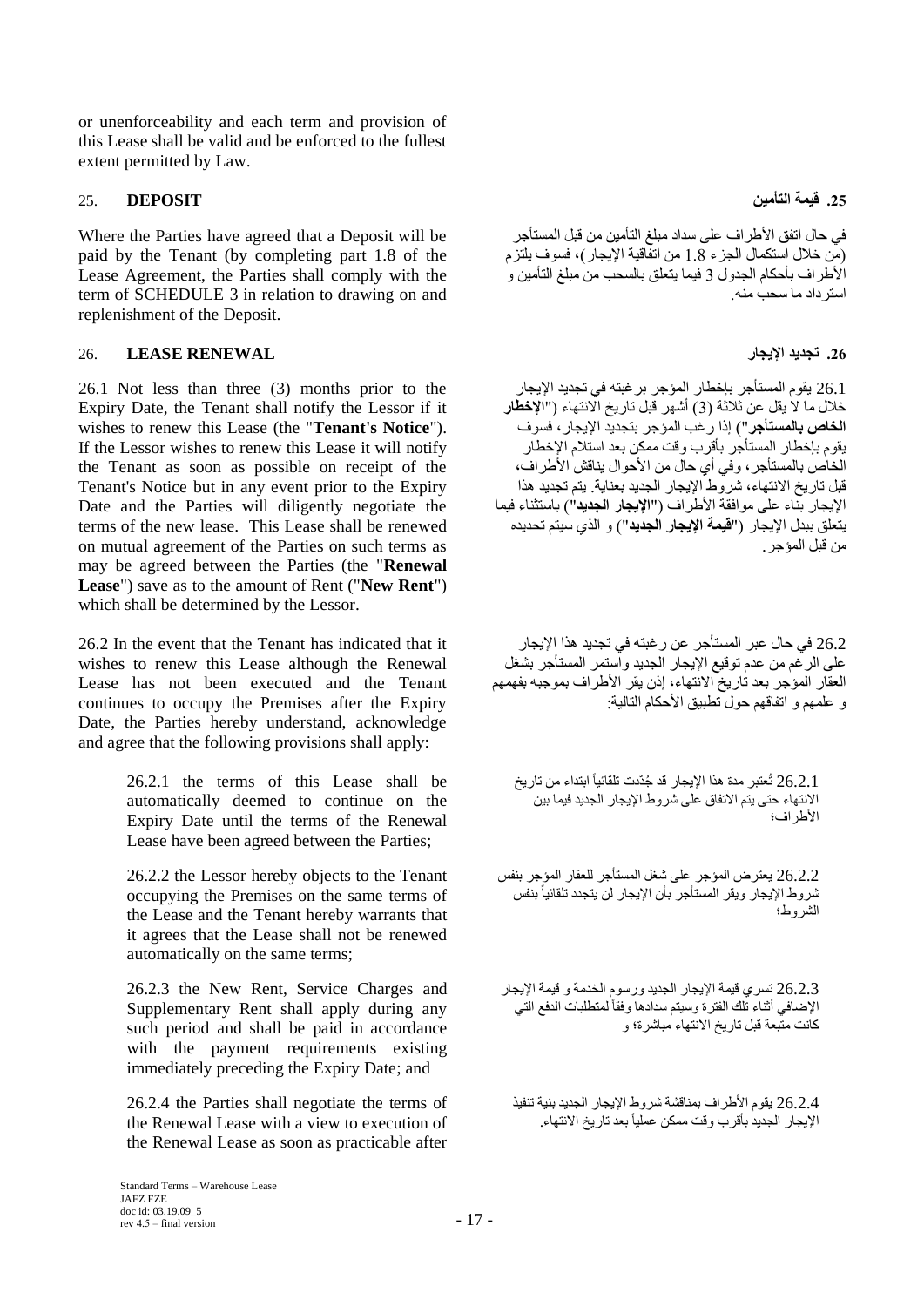### the Expiry Date.

26.3 Where the Tenant indicates that it does not wish to renew the Lease or it does not serve the Tenant's Renewal Notice, the Tenant shall vacate the Premises prior to 11:00 (a.m.) on the Expiry Date and hand over vacant possession of the Premises in accordance with Clause [8.](#page-6-0)

26.4 Time shall be of the essence in relation to this 26. البند لهذا بالنسبة مهم عنصر الزمن يعتبر 26.4 Clause [26.](#page-16-0)

# **.27 بنود متنوعة MISCELLANEOUS** 27.

The Tenant shall permit the Lessor and its agents to view the Premises in connection with any re-letting of the Premises.

# **27.2 سياسة اإليجار policy Rental** 27.2

The Lessor may in its sole discretion determine the rental rates of different premises within the Free Zone.

The Tenant shall not object to or seek to prevent or delay in any way the refurbishment or redevelopment of, or any alterations to, the Free Zone and/or any Adjoining Property by the Lessor and the Tenant shall have no right of compensation for any interference which may be caused by such refurbishment or redevelopment in so far as the Law allows.

# **27.4 اإلعفاء من المسؤولية liability from Exemption** 27.4

27.4.1 In so far as the Law allows, the Lessor shall not be liable to the Tenant for any loss, costs (including legal fees, litigation fees and costs of settlement of any claims), liabilities, penalties, damages, or inconvenience, economic loss or loss of profits or consequential or indirect loss arising out of or in connection with this Lease ("**Damages**") including (but not limited to) where the same may be caused by reason of:

> 27.4.1.1 temporary interruption of services during periods of inspection or repair;

27.4.1.2 breakdown of or defect in any plant and machinery, services or Conduits; or

27.4.1.3 األحداث الخارجة عن السيطرة المعقولة للمؤجر. control reasonable the beyond events 27.4.1.3 of the Lessor.

26.3 في حال عبر المستأجر عن عدم رغبته بتجديد اإليجار أو في حال عدم قيامه بإرسال إخطار التجديد الخاص بالمستأجر، يتعين على المستأجر إخالء العقار المؤجر قبل الساعة الحادية عشر صباحاً بتاريخ االنتهاء وتسليم العقار فارغاً وفقاُ للبند 8.

27.1 **Re-letting of the Premises العقار تأجير إعادة 27.1** يسمح المستأجر للمؤجر ووكالءه بمعاينة العقار بهدف إعادة تأجيره.

يحق للمؤجر حسب تقديره وحده أن يحدد أسعار إيجار العقارات الواقعة ضمن المنطقة الحرة.

**27.3 إعادة التطوير من قبل المؤجر redevelopment s'Lessor** 27.3

لن يعترض المستأجر على أو يسعى لمنع أو تأخير قيام المؤجر بإعادة تجهيز أو تطوير أو تعديل أي من مناطق المنطقة الحرة و/أو أية أمالك مجاورة، كما ال يحق للمستأجر الحصول على تعويض عن أي تدخل قد ينشأ عن إعادة التجهيز أو التطوير ذلك طالما بقي ذلك ضمن حدو د القانو ن.

27.4.1 لا يكون المؤجر مسؤولاً تجاه المستأجر ، وبالقدر الذي يجيزه القانون، عن أية خسارة أو تكاليف (بما فيها الأتعاب القانونية ومصاريف المقاضاة وتكاليف تسوية أي مطالبات) أو التزامات أو جزاءات أو تعويضات أو مضايقة أو خسارة مالية أو فوات للكسب أو خسائر تبعية أوغير مباشرة قد تنشأ بخصوص هذا اإليجار )"التعويضات"( وتشمل )على سبيل المثال ال الحصر( الحاالت التي يرجع سببها لما يلي:

27.4.1.1 انقطاع الخدمات بصفة مؤقتة أثناء فترات الفحص أو اإلصالح؛

27.4.1.2 تعطل أو وجود عيوب في أي من اآلليات أو الخدمات أو الموصالت؛ أو

Standard Terms – Warehouse Lease JAFZ FZE doc id: 03.19.09\_5 rev  $4.5 -$  final version  $-18 -$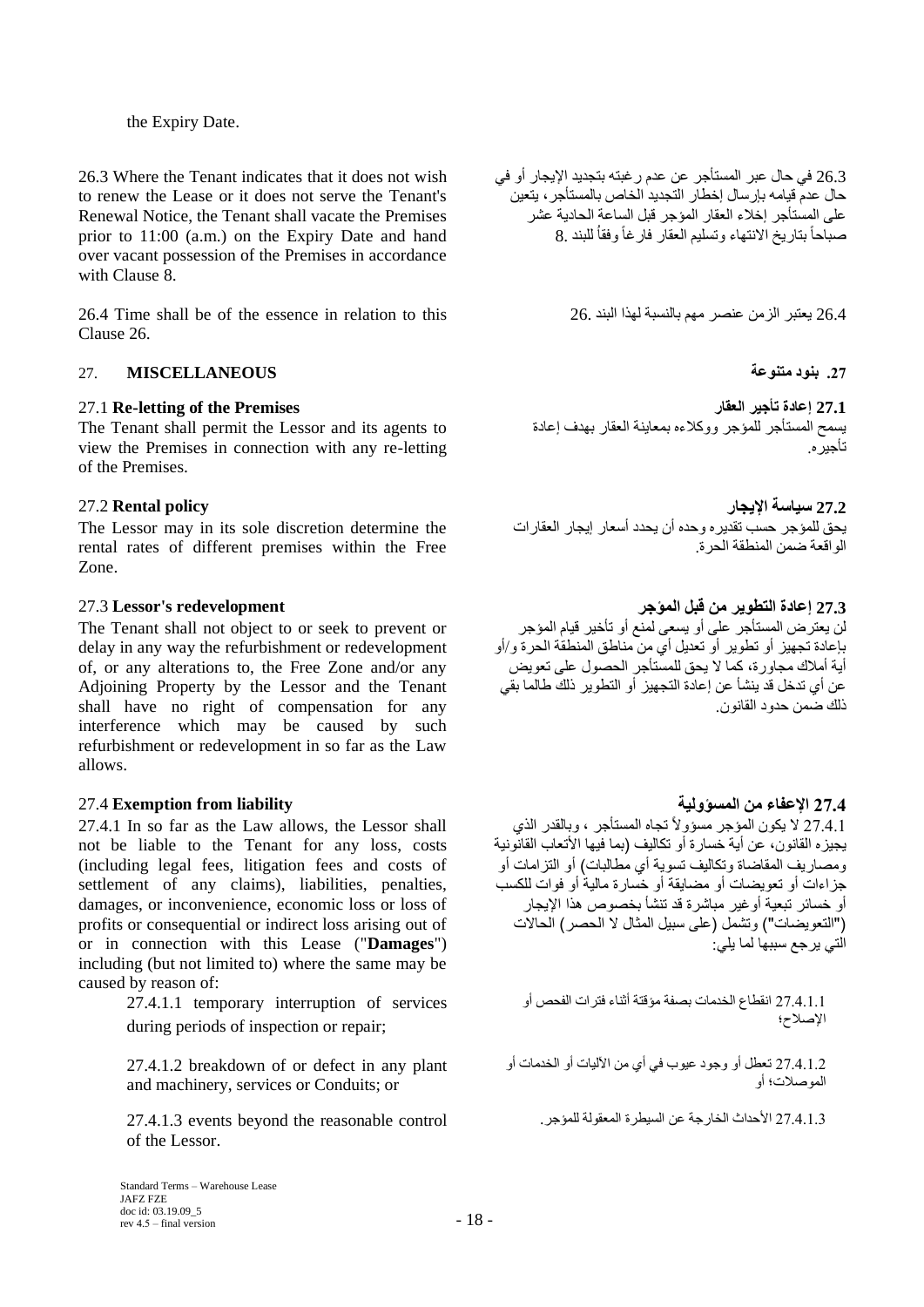27.4.2 To the extent any Damages referred to under Clause 27.4.1 are not able to be excluded at Law by the Lessor, The Lessor's liability for any such Damages should be limited to an amount equivalent to the amount of Rent then paid under this Lease by the Tenant.

# 27.5 **Tenant's property المستأجر ممتلكات 27.5**

27.5.1 If any of the Tenant's property remains in the Premises following the Expiry Date (or earlier termination of the Lease) the Lessor may, as the agent of the Tenant, sell such property and hold the proceeds of sale, after deducting the costs and expenses of removal, storage and sale and any Rents or other sums due to it, to the order of the Tenant.

27.5.2 The Tenant shall keep the Lessor indemnified against any liability incurred by it to any third party whose property has been sold by the Lessor in the bona fide mistaken belief (which is to be presumed unless the contrary be proved) that it belonged to the Tenant and was liable to be dealt with as such under this sub-clause.

27.6.1 The Parties agree that the Rent is exclusive of VAT and other applicable taxes, government fees and other similar charges ("**Charges**") whether it is applicable as of the date of this Lease or in the future.

27.6.2 The Tenant will be solely responsible for the payment of any chargeable VAT and Charges and shall, pay to the Lessor any additional amounts in respect of VAT and Charges as are chargeable on this Lease.

27.6.2 The Tenant shall indemnify and hold harmless the Lessor for any delay and/or lack of payment of the applicable VAT and Charges payable by the Tenant.

### **27.7 عدم التنازل Waiver No** 27.7

Failure by either Party on any occasion to insist upon observance or performance by the other Party of any obligation in this Lease does not amount to a waiver of any breach or acceptance of any variation by that Party. No waiver by either Party of any breach of any obligation or provision in this Lease express or implied operates as a waiver of another breach of the same or of any other obligation or provision of this Lease, whether express or implied. The rights and remedies under this Lease may be exercised as often as necessary and are cumulative and not exclusive of

> Standard Terms – Warehouse Lease JAFZ FZE doc id: 03.19.09\_5 rev  $4.5 -$  final version  $-19 -$

2-4-2 في حال لم يتسنى للمؤجر أن يستبعد قانوناً المسؤولية عن أي تعويضات مشار إليها في البند 27-4-1، تكون مسؤولية المؤجر عن تلك التعويضات مقتصرة على المبلغ المعادل لمبلغ اإليجار الذي دفعه المستأجر حينها بموجب هذا اإليجار.

27.5.1 في حال بقاء أي من ممتلكات المستأجر في العقار بعد تاريخ الانتّهاء (أو الإنهاء المبكر للإيجار)، يحق للّمؤجر، بصفتّه وكيلأ للمستأجر، بيع نلك الممتلكات وحجز عوائد البيع لصالح المستأجر وذلك بعد خصم تكاليف و نفقات اإلزالة والتخزين والبيع وأي دفعات إيجار أو مبالغ أخرى مستحقة الدفع للمؤجر .

27.5.2 يتعهد المستأجر بحماية وتعويض المؤجر ةد أي مسؤولية تح ّملها في مواجهة أي طرف ثالث تم بيع ممتلكاته من قبل المؤجر ظناً منه (بحسن نية – والتي يجب افتراضـها إلا إذا ثبت عكس ذلك) أن ملكيتها تعود للمستأجر وبالتالي كان لا بد من التعامل معها وفقاً لهذا البند الفرعي.

6-27 **ضريبة القيمة المضافة VAT 27.6** 1-6-27 يقر الطرفان أن اإليجار **غير شامل** ةريبة القيمة المضافة والضرائب الأخرى المفروضة والرسوم الحكومية والرسوم األخرى المشابهة )**الرسوم**(، أكانت مطبقة اعتباراً من تاريخ هذا الإيجار أو ستطبق مستقبلاً .

> 26-27 يتحمل المستأجر وحده دفع مبلغ أي ضريبة قيمة مضافة وأي رسوم أخرى تفرض، ويسدد إلى المؤجر أي أموال أخرى خاصة بضريبة القيمة المضافة والرسوم األخرى المطبقة على هذا اإليجار.

3-6-27 يعوض المستأجر المؤجر ويبرئ ذمته من أي تأخير و/أو تخلف عن دفع ضريبة القيمة المضافة المطبقة والرسوم الأخرى المستحقة على المستأجر.

إنّ تقاعس أي من الأطراف في أي وقت عن مطالبة الطرف الآخر باتباع والالتزام بموجباته الواردة في هذا الإيجار لا يُعد تناز لأ عن المطالبة بتصحيح أي نقض لاللتزامات أو قبول بأي تغيير على يد ذلك الطرف. وال يُعتبر تنازل أي من األطراف عن المطالبة بتصحيح نقض ما لاللتزامات واألحكام الواردة في هذا اإليجار من قبل الفريق الآخر ، سواء تم التنازل بشكل ضمني أو صريح، تناز لأ عن المطالبة بتصحيح أي نقض آخر لاللتزامات أو لألحكام أو لأحكام أخرى في هذا الإيجار ، سواء بشكل ضمني أو صريح. إن الحقوق والتعويضات المتاحة بموجب هذا اإليجار يمكن المطالبة بها كلما لزم األمر وهي غير حصرية ومن الممكن المطالبة بها بصورة تراكمية مع حقوق وتعويضات أخرى ينص عليها القانون.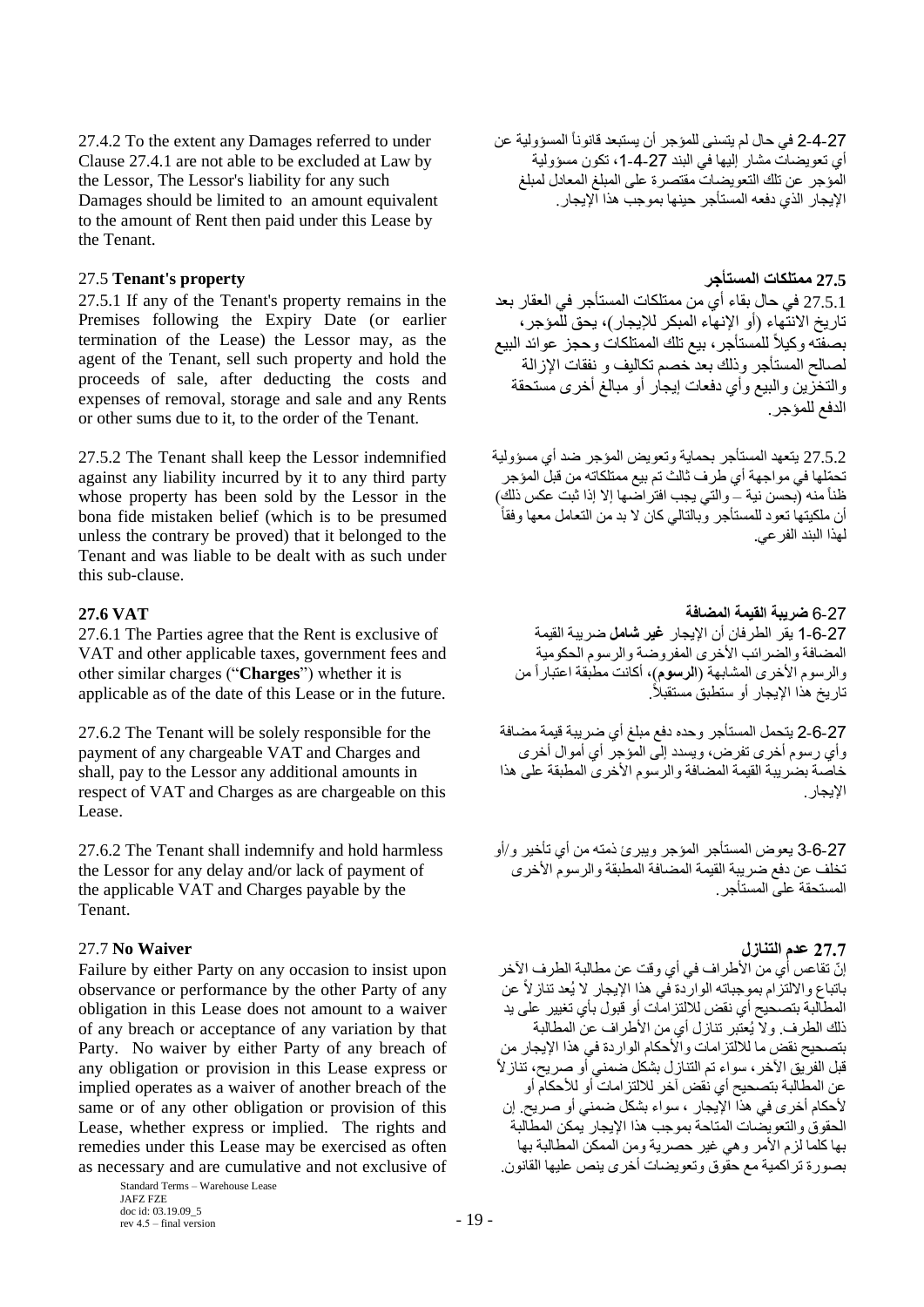any rights or remedies provided by Law.

27.8.1 This Lease shall be governed by and construed in accordance with the Laws in force from time to time in the Free Zone and the Emirate of Dubai and the federal laws of the United Arab Emirates in so far as they are applicable.

27.8.2 Any dispute or differences between Parties arising out of this Lease shall be submitted to Dubai Courts who shall have exclusive jurisdiction.

## **27.9 اللغة Language** 27.9

This Lease has been negotiated and drafted in the Arabic language. In the event of any dispute resolution, litigation or other formal process, the Arabic text shall prevail over any translation and be conclusive in any questions as to the meaning or interpretation thereof.

# **27.8 القانون الحاكم والمحاكم المختصة forum and law Governing** 27.8

27.8.1 يُنظم هذا الإيجار ويُفسر وفقاً للقوانين السارية من حين آلخر في المنطقة الحرة وإمارة دبي والقوانين االتحادية لدولة اإلمارات العربية المتحدة، بقدر انطباقها عليه.

27.8.2 يتم إحالة أي نزاع أو خالف بين األطراف نتيجة لهذا اإليجار إلى السلطات القضائية المحلية في إمارة دبي صاحبة االختصاص.

تمت مناقشة وصياغة هذا اإليجار باللغة العربية. في حال تسوية النزاعات أو وجود إجراءات قضائية أو أية إجراءات رسمية أخرى، فإن النص العربي يسود على أية ترجمة له ويكون هو الحاسم في المسائل التي تتعلق بالمعنى أو بتفسير النص.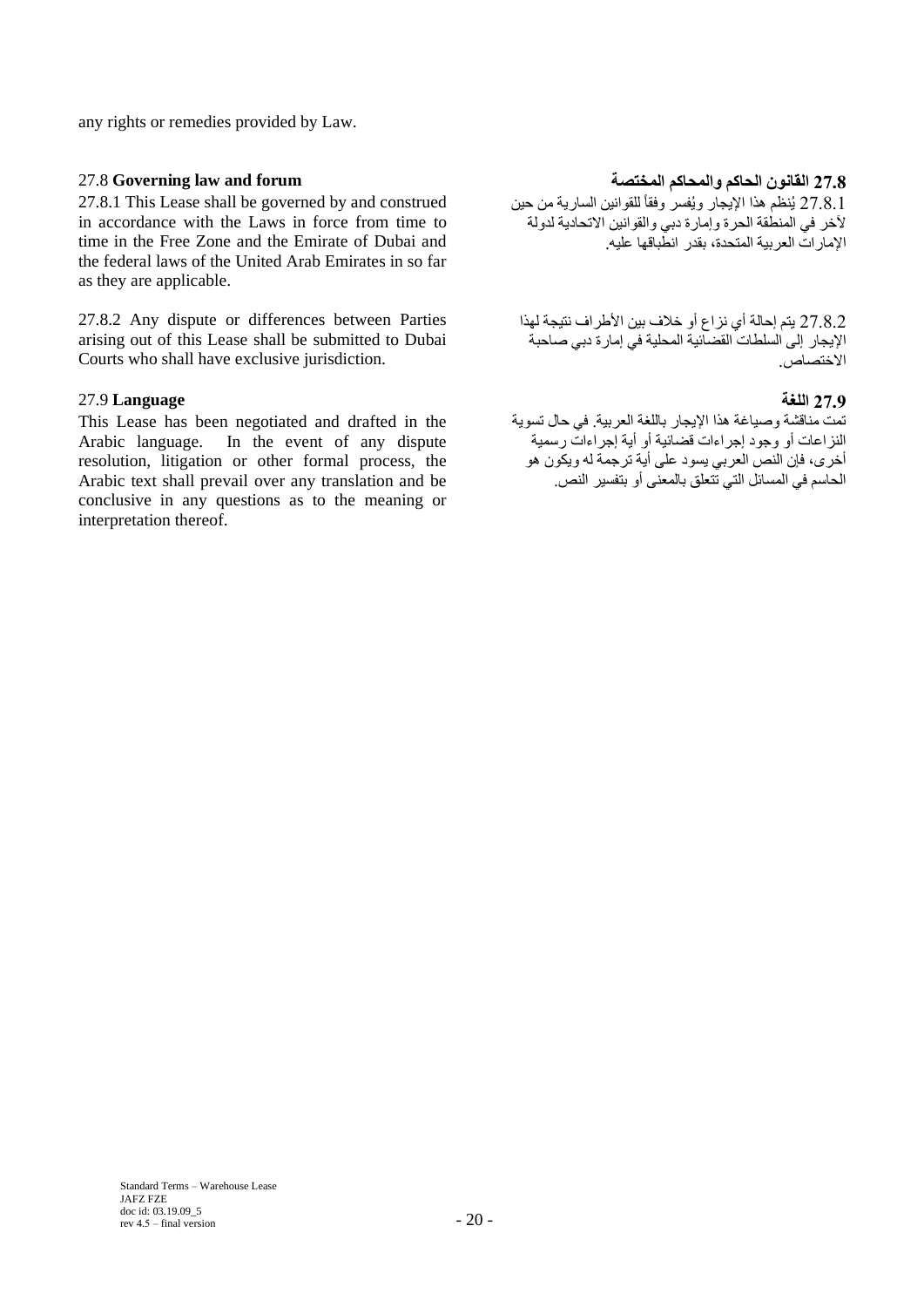## **SCHEDULE 1 Rights and Easements Granted**

1. Subject to any existing or future regulations made by the Lessor and to any temporary interruption for repairs, alterations or replacements, the right for the Tenant and all persons authorised by the Tenant (in common with the Lessor and all persons having a similar right):

(a) of access to and egress from the Premises;

(b) to the passage of any of the Utilities and the passage of water, soil, steam, air, gas, electricity, radio, television, telegraphic and other services and supplies of whatsoever nature, to and from the Premises through any relevant Conduits which are now or may be in, under, or over any other part of the Free Zone, in each case so far as any of the same are necessary for the reasonable use and enjoyment of the Premises; and

(c) to use the Common Areas for use by the Tenant for all proper purposes in connection with the use and enjoyment of the Premises,

provided always that the Lessor reserves the right to alter or close any part of the Free Zone.

# **الجدول 1 الحقوق واالرتفاقات الممنوحة**

.1 مع مراعاة األنظمة القائمة حالياً أو المستقبلية الصادرة عن المؤجر، ومع مراعاة االنقطاع المؤقت نتيجة لإلصالحات أو التعديالت أو االستبداالت، فإنه يحق للمستأجر وكافة األشخاص المخولين من قبل المستأجر )باإلةافة إلى المؤجر وكافة األشخاص الذين يملكون نُفسُ الحقوق) ما يلي:<br>(أ) الدخول إلى والخروج من العقار المؤجر ؛

)ب( مرور خدمات المرافق ومرور الماء والتراب والبخار والهواء والغاز والكهرباء وخدمات اإلذاعة والتلفزيون والخدمات البرقية وغيرها من الخدمات والتجهيزات الأخرى مهما كان نوعها، من وإلى العقار المؤجر عبر القنوات الموجودة حالياً أو التي ستنوَجد مستقبلاً، في أو تحت أو فوق أي قسم من المنطقة الحرة، وفي كل حال إلى حد ضروريتها للاستخدام والتمتع المعقول بالعقار المؤجر؛ و

)ج( استخدام المساحات المشتركة من قبل المستأجر لكافة األغراض المناسبة فيما يتعلق باستخدام و التمتع بالعقار المؤجر؛

بشرط احتفاظ المؤجر دائماً بالحق في تعديل أو إغالق أي جزء من المنطقة الحرة.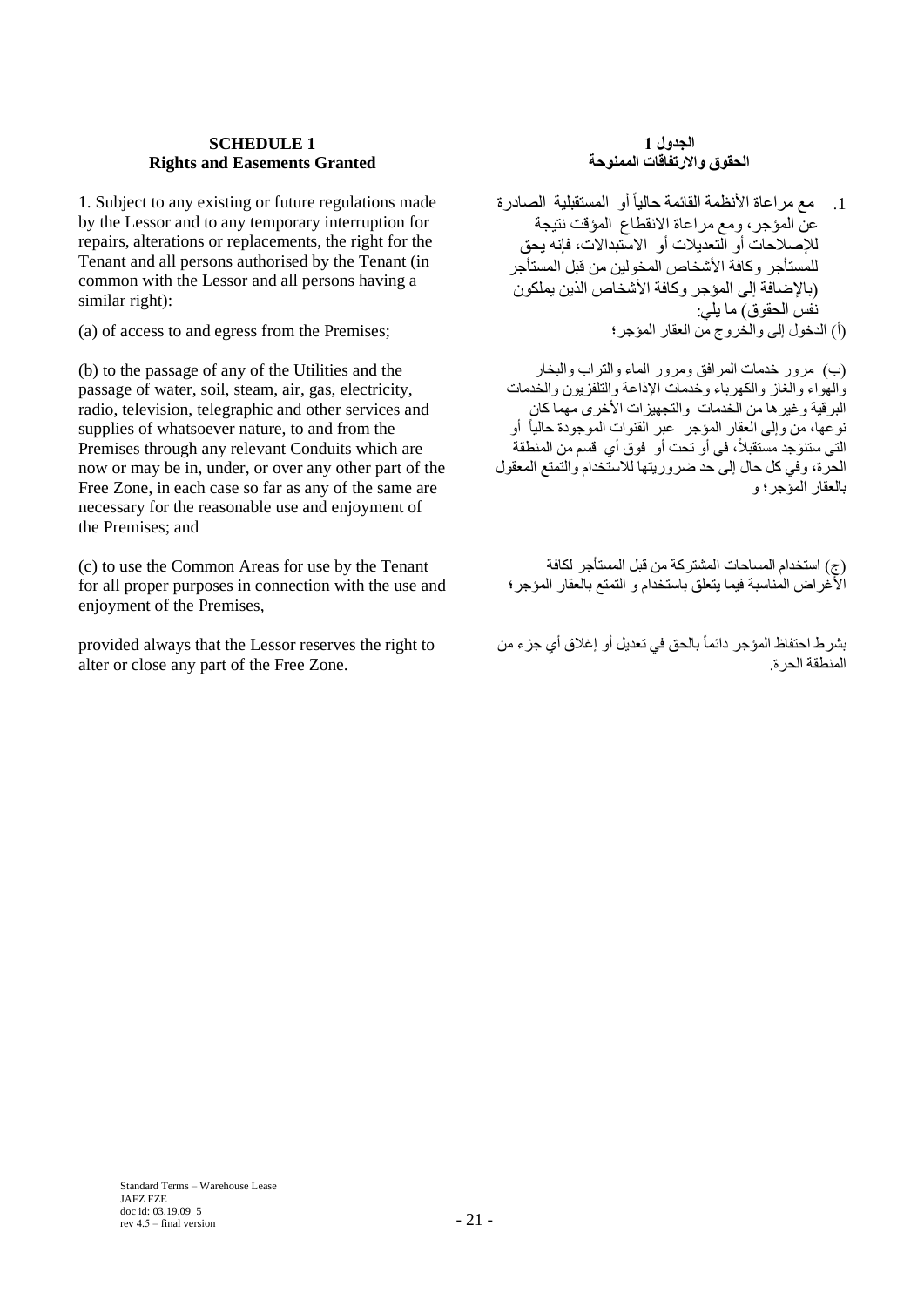### **SCHEDULE 2 Exceptions and Reservations**

1. The following rights are reserved to the Lessor and the tenants and occupiers of any other parts of the Free Zone and all other persons similarly authorised provided that, in so far as the Law allows, the Lessor shall not be liable to or compensate the Tenant for disturbance or any injury to the Tenant's property or business caused by the exercise of any of the following rights:

1.1 the right to the passage and running of the Utilities through any relevant Conduits which are now, or may at any time be in, under, or over the Premises;

1.2 the right to enter the Premises with all necessary materials, equipment, appliances and workmen in order to:

- (a) inspect, maintain, connect, remove, lay, renew, or execute any works whatsoever to any of the Conduits;
- (b) execute repairs, decorations, alterations or any other works, and to make installations to the Free Zone or to any Adjoining Property;
- (c) to examine the condition of the Premises and to take details of the Lessor's fixtures in them and do anything which the Lessor may do under this Lease;

(d) to affix and retain on the Premises notices for the sale or re-letting of the Premises; and/or

(e) for any other purposes connected with the interests of the Lessor in the Free Zone, including valuing or disposing of the Lessor's interests in them;

1.3 the right to erect scaffolding for the purpose of repairing or cleaning any part of the Free Zone or any Adjoining Property, or in connection with the exercise of any of the rights mentioned in this Schedule even though such scaffolding may temporarily restrict the access to, or enjoyment or use of, the Premises;

### **الجدول 2 استثناءات و تحفظات**

.1 الحقوق التي سيرد ذكرها فيما يلي هي حقوق حصرية للمؤجر وللمستأجرين و الشاغلين في أماكن أخرى من المنقطة الحرة وكافة األشخاص اآلخرين الذين يحملون تخويلاً مماثلاً، بشرط عدم تحمل المؤجر ۖ أية مسؤولية أو تعويض تجاه المستأجر، بالحد الذي يسمح به القانون، فيما يتعلق بأي إزعاج أو ةرر يحدث لممتلكات أو أعمال المستأجر نتيجة لممارسة أي من الحقوق التالية:

1.1 حق مرور و تشغيل المرافق العامة عبر القنوات الموجودة حالياً أو التي قد توجد مستقبلاً في أو تحت أو فوق العقار المؤجر ؛

1.2 الحق في دخول العقار المؤجر بصحبة كافة المواد والمعدات والأجهزة والعمّال للقيام بالتالي:

)أ( فحص، أو صيانة، أو توصيل، أو إزالة، أو تثبيت، أو تجديد أو تنفيذ أية أعمال مهما كانت في أي من القنوات؛

)ب( عمل اإلصالحات، أو الديكور، أو التعديالت أوأي أعمال أخرى، وعمل التركيبات في المنطقة الحرة أو أي عقار مجاور؛

)ج( فحص حالة العقار المؤجر وتدوين تفاصيل التركيبات العائدة للمؤجر داخل العقار وعمل أي شيء يحق للمؤجر عمله بموجب هذا اإليجار ؛

)د( لصق إخطارات البيع أو إعادة التأجير على العقار المؤجر واالبقاء عليها؛ و/أو

(هـ) كافة الغايات الأخرى المتعلقة بمصالح المؤجر في المنطقة الحرة، بما في ذلك تقييم أو بيع مصالح المؤجر فيها.

1.3 الحق في نصب السقاالت بهدف اجراء التصليحات أو تنظيف أقسام المنطقة الحرة أو أي عقار مجاور أو فيما يتعلق بممارسة أي من الحقوق المذكورة في هذا الجدول حتى وإن كانت تلك السقاالت تعيق مؤقتاً الدخول إلى العقار المؤجر واستخدامه واالستمتاع به؛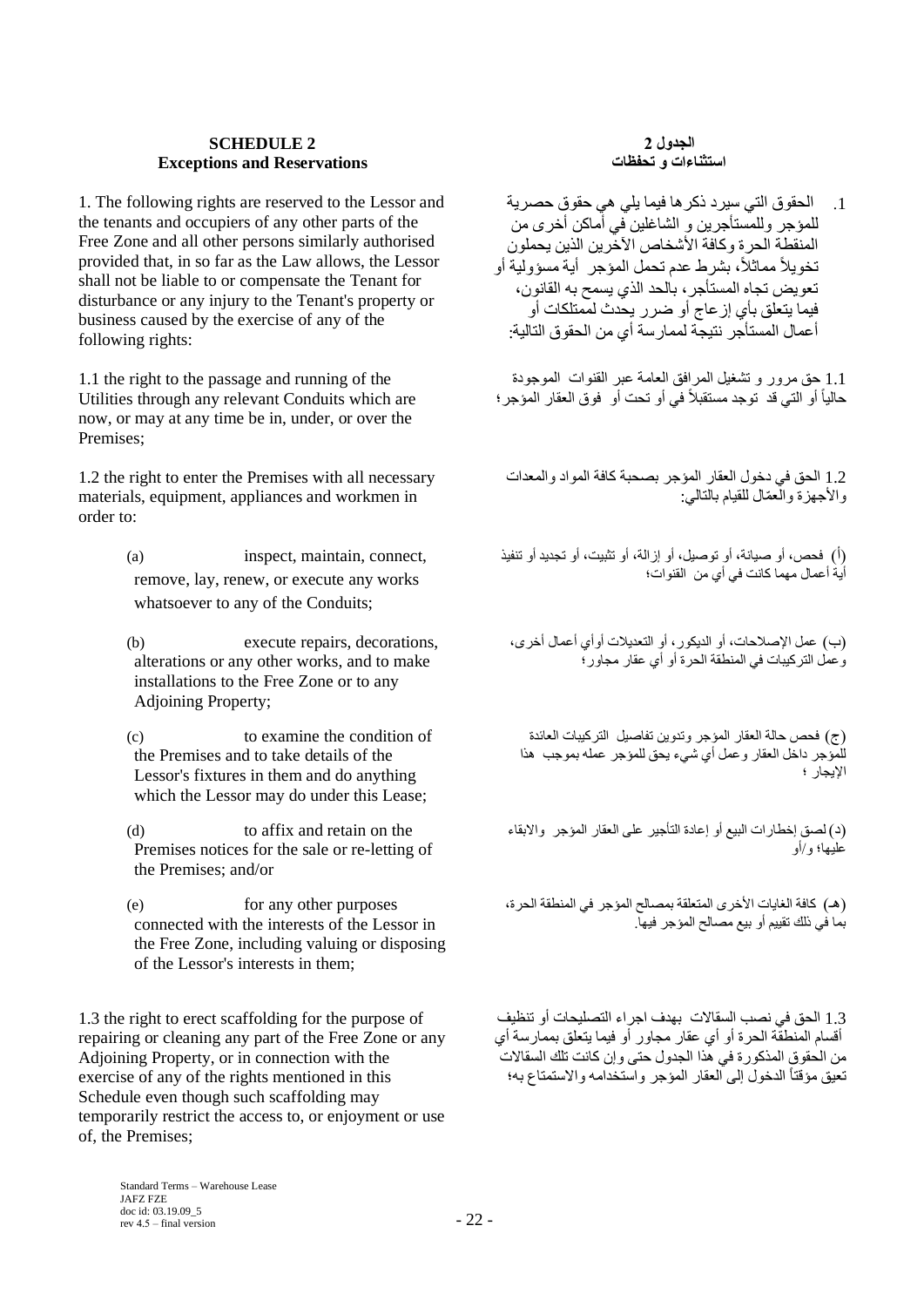1.4 the right to exercise any powers that may be granted to the Lessor by any Law;

1.5 any rights of light, air, support, protection and shelter or other easements and rights now, or after the date of this Lease, belonging to, or enjoyed by, any Adjoining Property; and

1.6 full right and liberty at any time after the date of this Lease to raise the height of, or make any alterations or additions or execute any other works to, any buildings on any Adjoining Property, or to erect any new buildings on any Adjoining Property in such manner as the Lessor shall think fit even though they may affect or interfere with the amenity of, or access to, the Premises or the passage of light and air to the Premises.

1.4 الحق في ممارسة الصالحيات الممنوحة للمؤجر بموجب القانون؛

1.5 الحقوق بالحصول على الضوء والهواء والدعم والحماية والمأوى وغيرها من الأولويات والحقوق التي تعود لأي عقار مجاور أو يحق له االستمتاع بها سواء في الوقت الحالي أو بعد تاريخ هذا اإليجار ؛ و

1.6 الحق والحرية الكاملين بالقيام في أي وقت بعد تاريخ هذا الإيجار بزيادة ارتفاع أو إدخال تعديلات أو إضافات أو القيام بأية أعمال أخرى على أي مباني في أي عقار مجاور، أو بناء مبان , عمان على الله عن على الله عن على الله عن الله على الله عنه من الله عنه على أي عقار<br>جديدة على أي عقار مجاور بالشكل الذي يراه المؤجر مناسباً حتى وإن أثر ذلك على سبل الراحة الخاصة بالعقار المؤجر أو قابلية الدخول أو وصول الضوء والهواء إليه.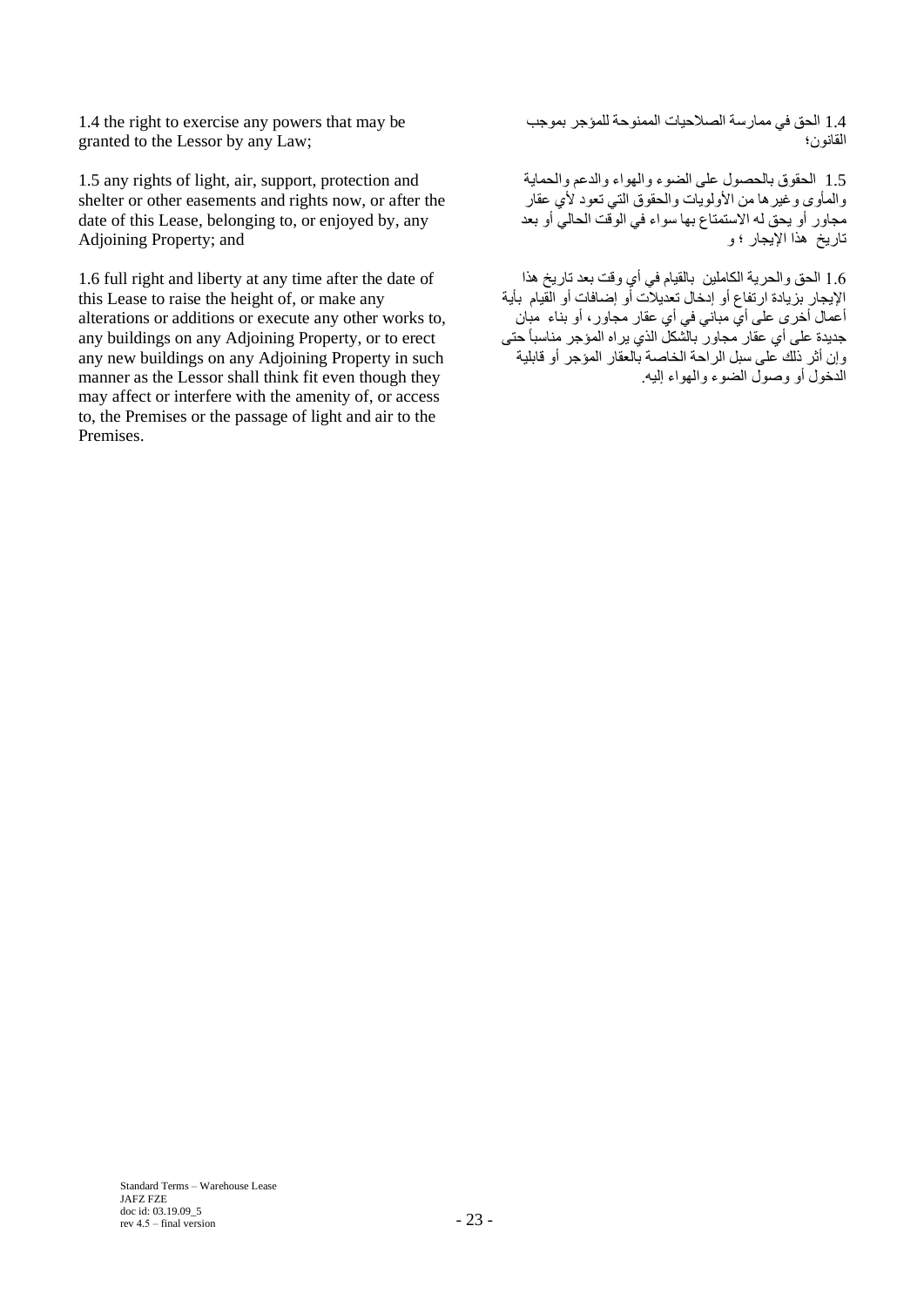### **SCHEDULE 3 Deposit**

1. The Tenant covenants with the Lessor to pay to the :يتعهد المستأجر للمؤجر بتسديد ما بلي: Lessor:

(a) the Deposit on the date of this Lease; and (أ) المبلغ المودع كتأمين بتاريخ هذا الإيجار ، و ، و ، و ، و ، و

(b) forthwith on written demand from the Lessor and without any deduction or set-off any money required to make up any deficiency from time to time in the amount of the Deposit.

(a) that the Lessor shall be entitled, without prior reference to the Tenant, to withdraw from the Deposit such money as may be required from time to time in order to make good, or to compensate the Lessor for:

- (i) any non-payment or delay in payment of any sum due to the Lessor under the Lease; and/or
- (ii) any loss or damage suffered by the Lessor as a result of any breach by the Tenant or any covenant or warranty on its part contained in the Lease.
- (iii) any damage (in the Lessor's sole opinion) to the Premises and/or the Common Area.

(b) that any application by the Lessor pursuant to paragraph 2(a)(i) of any part of the Deposit Sum shall not be deemed to be payment of Rent so as to prejudice the Lessor's right of reentry under the Lease.

(c) that the provisions of this Schedule and any right or remedy of the Lessor arising hereunder:

- (i) are in addition to, and not in substitution for, those contained in or arising under the Lease, the Laws or otherwise; and
- expiration or sooner determination of the Lease.

)ب( كل المبالغ الالزمة إلكمال أي نقص قد يطرأ من وقت آلخر في قيمة مبلغ التأمين، وذلك بعد استالم طلب خطي من المؤجر ودون القيام بأي حسم أو مقاصة.

- .2 يق ّر المستأجر للمؤجر بما يلي: :Lessor the to acknowledges Tenant The 2. (أ) بأنه يحق للمؤجر ، في حال احتاج من وقت لأخر ، سحب أي مبلغ من مبلغ التأمين دون الرجوع للمستأجر وذلك لتعويض المؤجر عن:
	- )1( عدم الدفع أو التأخر في دفع أية مبالغ مستحقة للمؤجر بموجب هذا اإليجار ؛ و/أو
		- )2( كل خسارة أو ةرر يتعرض له المؤجر نتيجة لخرق المستأجر لأي من التزاماته أو ضماناته الواردة في الإيجار.

)3( أي ضرر )وفق تقدير المؤجر وحده( يلحق بالعقار و/أو المساحة المشتركة.

)ب( بأن استخدام المؤجر ألي جزء من مبلغ التأمين بموجب الفقرة 2)أ( (1) لا يُعتبر سداداً لبدل الإيجار على نحو يمس بحق المؤجر في إعادة الدخول إلى العقار المؤجر بموجب هذا اإليجار.

)ج( بأن أحكام هذا الجدول وأية حقوق أو تعويضات متاحة للمؤجر بموجبه:

)1( هي إةافة على تلك الحقوق والتعويضات المنصوص عليها المضمنة أو الناشئة عن الإيجار أو عن القوانين وليست بديلاً عنها؛ و

)2( تبقى سارية بعد انتهاء هذا اإليجار أو إنهائه مبكرا.ً the after apply to continue shall) ii(